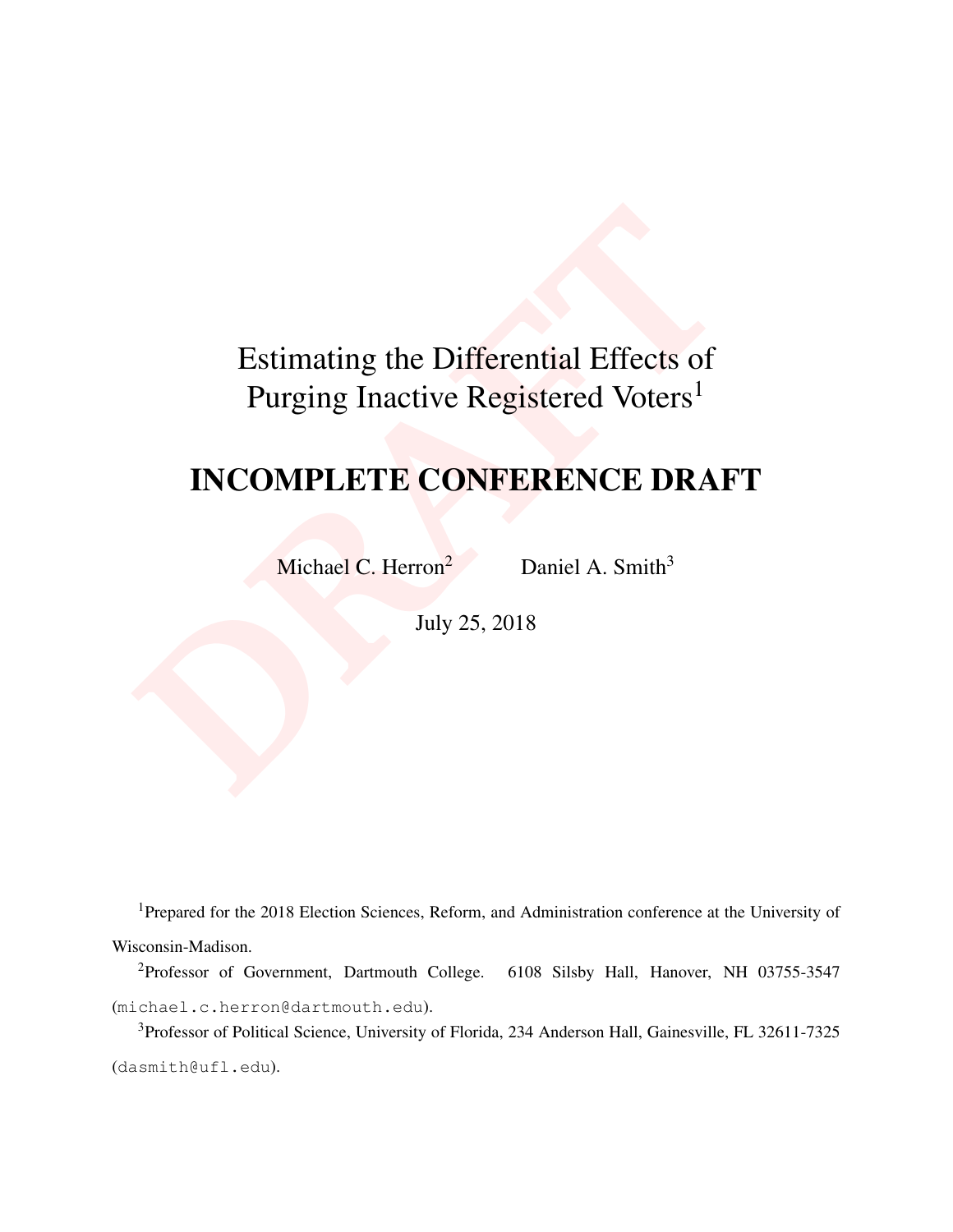#### Abstract

**Abstract**<br>**DRAFT ABSTANCE ADSTANCE ADSTANCE ADSTANCE ADSTANCE ADSTANCE SCALL STATES AND VALUE AND THE STATE ADDED THE UP THE STATE OF THE UP THE UP THE UP THE UP THE UP THE UP THE UP THE UP THE UP THE UP THE UP THE UP THE** Do registered voters have a right not to vote yet remain registered? This is a pressing question, one raised by a June 11, 2018, United States Supreme Court decision upholding the state of Ohio's authority to remove infrequent voters from the rolls if these lawfully registered voters failed to respond to a postcard sent to them by election officials. Here we consider the breadth of Ohio's registered voter purging process and in particular seek to estimate the number of individuals across the United States who might be vulnerable to a purging protocol akin to Ohio's. From approximately 20 million individual-level voter records in the Florida and North Carolina voter databases, we identify over 350 thousand infrequent voters in these two states who would be at risk of being purged from the voter rolls had they been registered in Ohio. This is equivalent to a purgability rate of slightly less than two percent. Our results illustrate not only the potential consequences of Ohio's registered voter purging process but also how racial/ethnic minorities, younger, and poorer registrants are at disproportionate risk of being purged from the voter rolls by policies that target infrequent voters.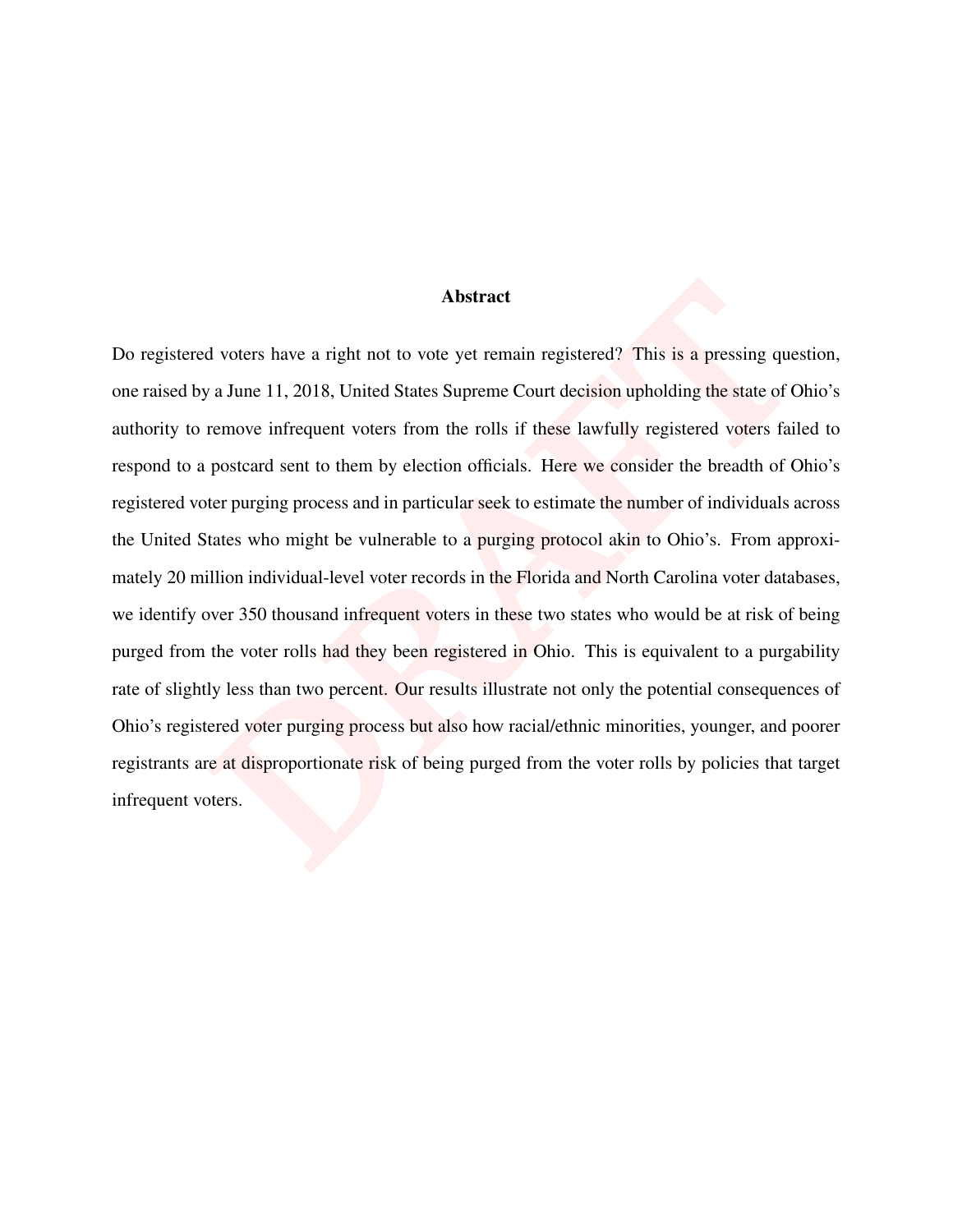# Introduction

One of the responsibilities of state and local election officials in the United States is maintaining accurate and current voter registration databases. Under the National Voter Registration Act (1993) (NVRA) and the Help America Vote Act (2002) (HAVA), a key component of voter roll maintenance is removing from the rolls existing registrants who are no longer eligible to vote. Beyond removing registrants who pass away, move out of a jurisdiction, or who request to be stricken from the rolls, many states also remove registrants from voter lists upon a criminal conviction or an adjudication of mental incapacity. A handful of states go even further, removing otherwise eligible registrants from the voter rolls if they fail to turn out to vote and subsequently fail to respond to some form of official contact.

oving from the rolls existing registrants who are no longer eligible to vote. Be<br>istrants who pass away, move out of a jurisdiction, or who request to be stricken<br>my states also remove registrants from voter lists upon a c There are variations across the United States in the precise roles and responsibilities of election officials; this is an expression of American federalism and the decentralized way elections are administered in the country. Nonetheless, voter list maintenance is a feature of every state but North Dakota, which does not have voter registration at all, and it is far from a humdrum administrative exercise. Normatively speaking, one of the most recent and pressing matters associated with voter rolls is whether citizens—otherwise eligible and properly registered in a jurisdiction—have the right to remain on the rolls even if they regularly choose not to exercise their franchise. The removal of legally registered but infrequent voters from a state's voter rolls is not simply a hypothetical matter. In a 5-4 decision promulgated on June 11, 2018, the Supreme Court of the United States upheld Ohio's interpretation of Section 8 of the NVRA and through its opinion agreed with Ohio that the state has the authority to remove inactive voters from the rolls through its "Supplemental Process" to the NVRA. In principle, the Supreme Court's 2018 decision in *Husted, Ohio Secretary of State v. A. Philip Randolph Institute, et al.* upholding the legality of Ohio's Supple-mental Process grants other states the latitude to follow Ohio's lead.<sup>[1](#page-0-0)</sup>

<sup>1</sup>Husted is United States Supreme Court, Case 16-980. The Court's opinion is available at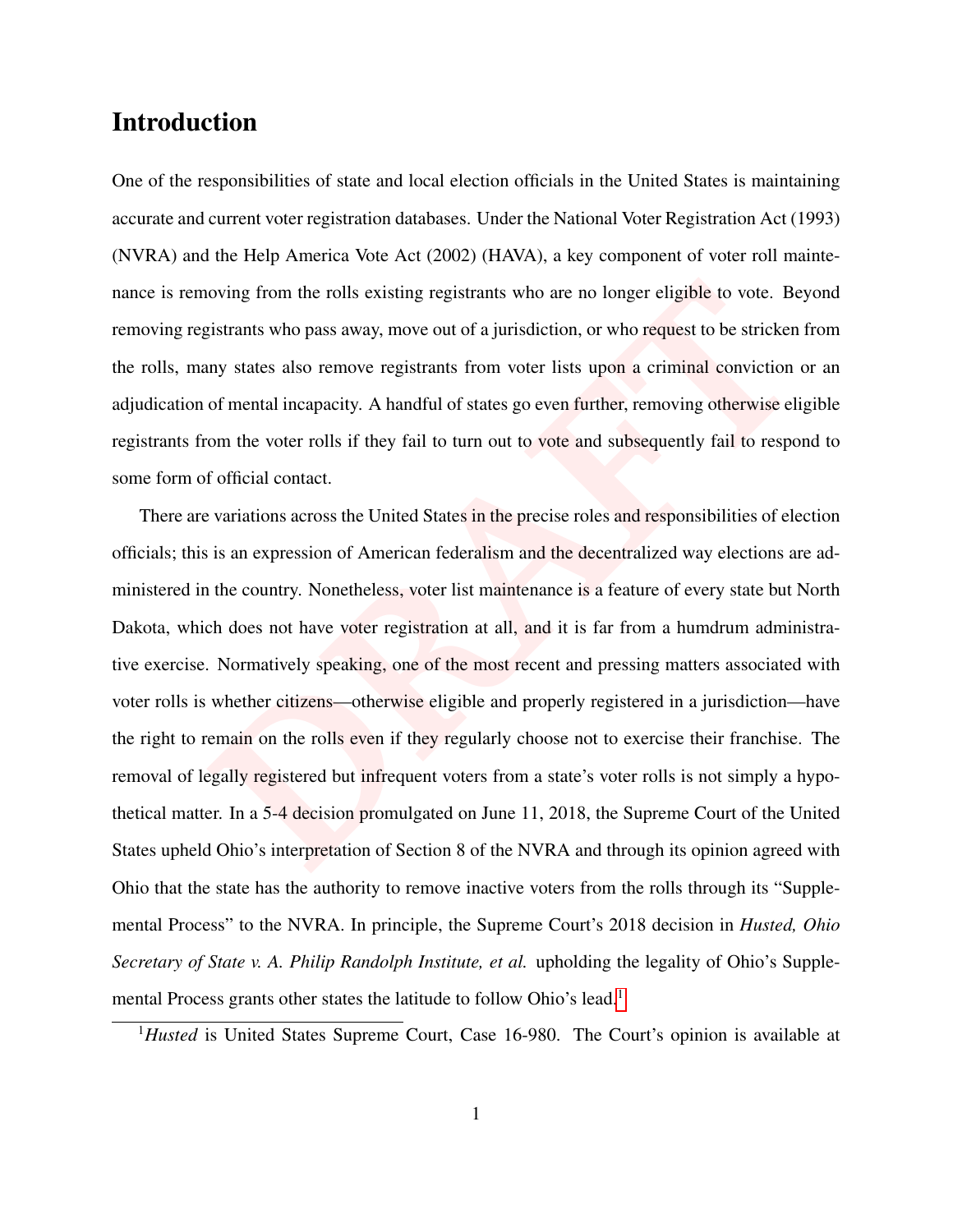Ohio's method of purging inactive voters, which exists ostensibly to assist local election officials in dealing with registrants who are longer eligible in their jurisdictions, is one of the most aggressive in the country. For more than a decade, Republican and Democratic Secretaries of State in Ohio have instructed local election officials to expunge from the rolls legally registered voters if they skip a federal election, fail to return a postcard notification sent post-election, and then fail to participate in two successive federal elections. Until an expunged voter re-registers anew, Ohio's voter list maintenance procedure prohibits a former registrant from casting a valid ballot in future elections.[2](#page-0-0)

It was such that the set of the set of the set of the set of the set of the set of the set of the set of the set of the set of the set of the set of the set of the set of the set of the set of the set of the set of the set One way that we might evaluate the impact on the American franchise, broadly construed, of the closely-divided *Husted* decision is to assess the extent to which registered voters in the United States behave in a way that would make them vulnerable to an Ohio-like protocol for voter list maintenance, i.e., who skip voting in a string of federal elections and then seek to turn out later. While scholars have studied voter turnout from a variety of angles [\(Wolfinger and Rosenstone](#page-33-0) [1980;](#page-33-0) [Rosenstone and Hansen](#page-33-1) 1993; Leighley and Nagler 2014), the question of intermittent or infrequent voting has not been a major research focus in the literature (Campbell 1960; [Sigelman](#page-33-2) [and Jewell 1986;](#page-33-2) Parry et al. 2008; Shino and Smith 2018).

Our primary objective here is addressing this lacuna. Ultimately, we are interested in estimat[https://www.supremecourt.gov/opinions/17pdf/16-980\\_f2q3.pdf](https://www.supremecourt.gov/opinions/17pdf/16-980_f2q3.pdf) (last accessed July 15, 2018).

<sup>2</sup>Ohio Rev. Code Ann.  $\S$  3501.05(Q) and 3503.21 requires the state's 88 counties to conduct roll maintenance pursuant to both state law and directives issued by the Secretary of State. See, respectively, <http://codes.ohio.gov/orc/3501> and [http://codes.ohio.gov/](http://codes.ohio.gov/orc/3503) [orc/3503](http://codes.ohio.gov/orc/3503) (last accessed July 15, 2018) for the state's legal language. Of course, per HAVA, any purged Ohio voter who failed to register anew following being purged could cast a provisional ballot in some future election; such a ballot would be invalid, though, as it would have been cast by an individual who is not a registered voter.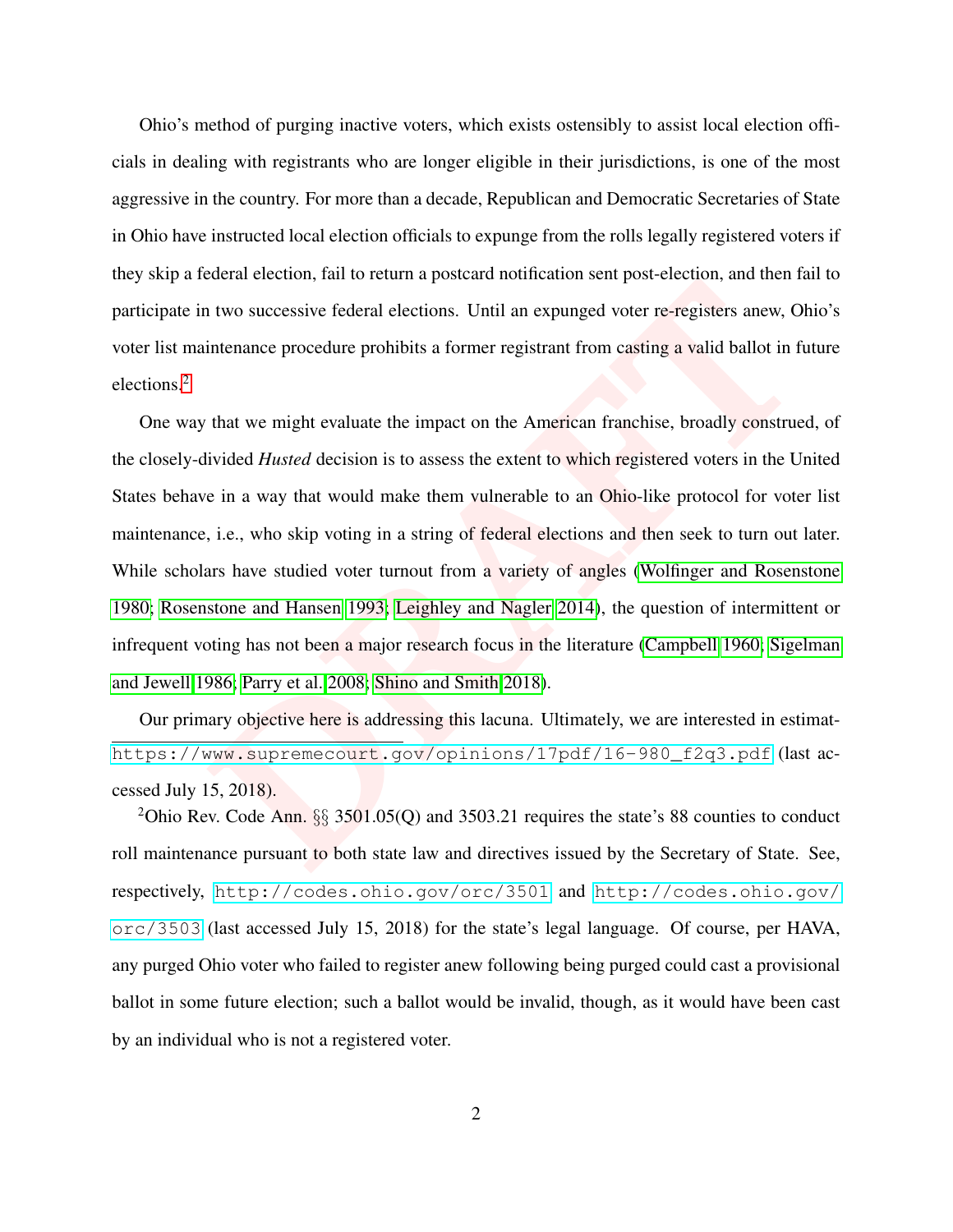ing how many registered voters across the country might be at risk of disenfranchisement due to infrequent electoral participation should Ohio's aggressive "use it, or lose it" method of list maintenance be adopted nationwide. Using publicly-available, individual-level data from two states, we estimate how many registered voters skip three consecutive federal elections—even though they have not moved or become ineligible—and then turn out in a presidential election eight years later. Among other things, we are interested in determining whether expunging such inactive, but otherwise eligible, voters differentially affects various groups of registered voters, not only racial/ethnic minorities, but also partisans and nonpartisans as well as registrants living in wealthier and poorer zip codes.

refluxes are interested in determining whether expunsing such inactive, but c, voters differentially affects various groups of registered voters, not only racial/e ut also partisans and nonpartisans as well as registrants We model the potential effects of Ohio's voter list maintenance practice as if it were implemented in two battleground states, Florida and North Carolina. Neither the Sunshine nor the Tar Heel State currently utilizes Ohio's Supplemental Process, but following the decision in *Husted* these two states—and any others—in principle could enact legislation to do so. Because of the public accessibility, reliability, coverage, and affordability of both Florida and North Carolina's administrative records, these two states provide a trove of observational data from which we are able to draw in order to assess the overall magnitude, as well as possible disparate effects across demographic groups, should other states adopt Ohio's policy of purging inactive voters.<sup>3</sup>

As a preview of our findings, we find that as many as 352,346 registered voters—177,609 in <sup>3</sup>Although voter records in Ohio are also publicly accessible and easily affordable (they can be downloaded at no cost), they lack the coverage of Florida's and North Carolina's voter files. Ohio voter files do not include a separate field for registered voter race/ethnicity or party registration. In addition, we are unable to draw on the publicly available voter files in Ohio for our analysis because, by definition, under the state's Supplmental Process, local election officials remove voters who do not respond to a postcard notification and skip two more federal elections after they miss a federal election. See <https://www6.sos.state.oh.us/ords/f?p=111:1> (last accessed July 17, 2018) for details on the coverage of Ohio voter files.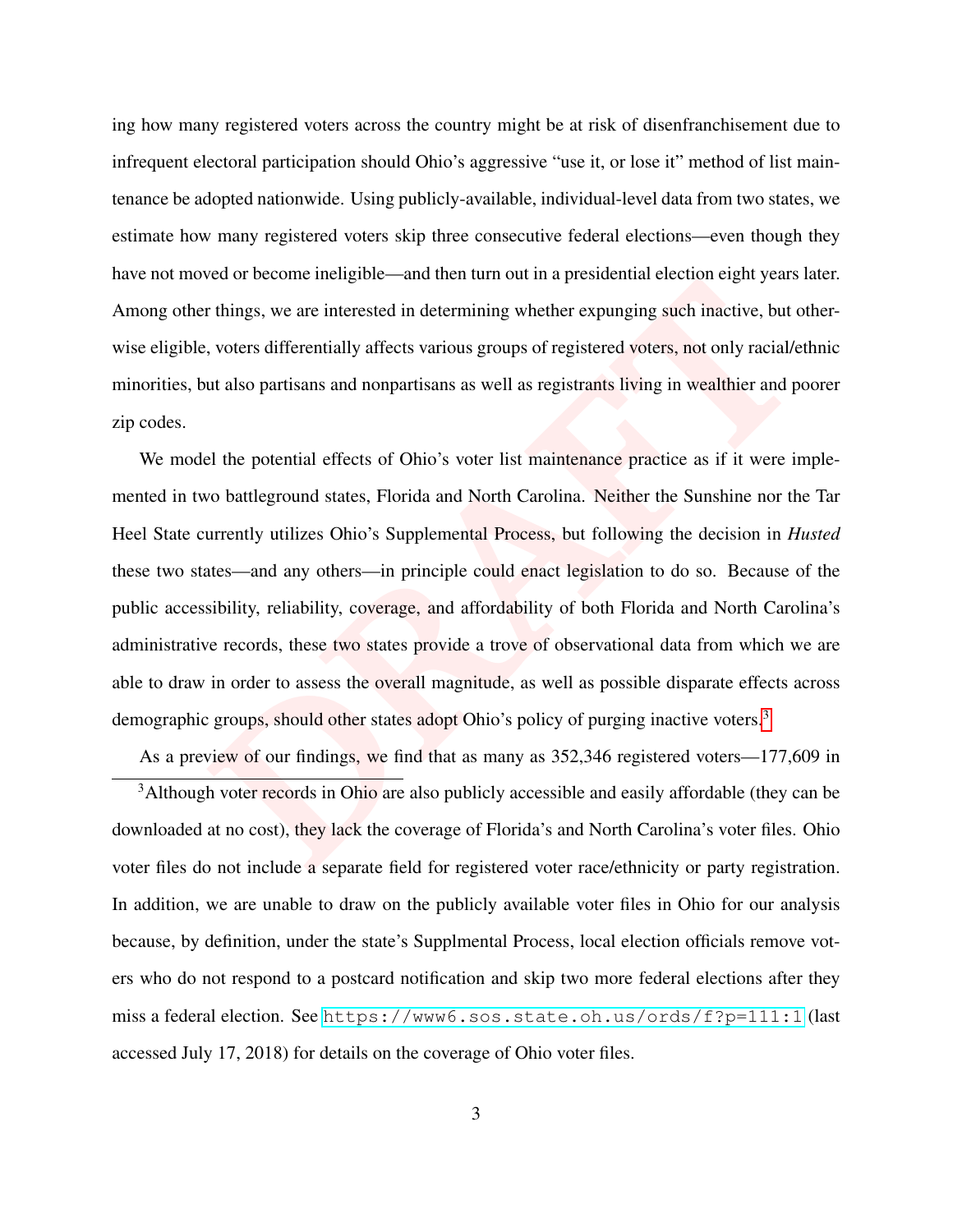Florida and 174,737 in North Carolina—would have been at risk of being purged from the rolls prior to the 2016 presidential election for their infrequent voting, had the two aforementioned states implemented their own version of Ohio's Supplemental Process. Put another way, we find that many thousands of Americans behave like the *Husted* plaintiff, Larry Harmon, whose inactivity led to his being removed from the Ohio voter rolls. Had these more than three hundred thousand registrants, like Harmon, not responded to an official postcard asking them to affirm that they wanted to remain registered after missing the 2010 midterm election, the properly registered citizens who then skipped the two successive federal elections would have been stripped from the voter lists in the two states. More dramatically, our results indicate that as many as 88,752 of these purgeable registered voters—46,324 in Florida and 42,428 in North Carolina—actually turned out to vote in the 2016 presidential contest, after lying dormant for eight years.

Interior and the Unit of the Muslem Interior and then the temperature and interiors.<br>
Instrants, like Harmon, not responded to an official postcard asking them to affirm<br>
to remain registered after missing the 2010 midterm In the next section, we provide an overview of Ohio's Supplemental Process, the protocol that local officials in Ohio use to expunge from the voter rolls registrants who skip a federal election and whom election boards suspect have moved without updating their registration. We also outline the lawsuit filed by a coalition of voting rights groups that challenged Ohio's voter list maintenance method, one that transcends what is required by the NVRA. We then offer theoretical guideposts for the right not to vote, assess the scholarship on infrequent voters, and offer comments on election administration of list maintenance. After describing our research design that simulates the implementation of Ohio's Supplemental Process in Florida and North Carolina, we present estimates of how many registered voters, broken down by race/ethnicity, party, and income, could in principle be targeted for removal in these two states for a failure to return a postcard and then not vote in two more federal elections. We also document how many of the purgeable registrants in the two states actually showed up to vote in the 2016 General Election after spending eight years on the putative electoral sidelines. We make some tentative estimates on how many registered voters nationwide might be on account of infrequent political participation vulnerable to an Ohio-like Supplemental Process. Finally, we raise some normative concerns about the right to vote and the extent to which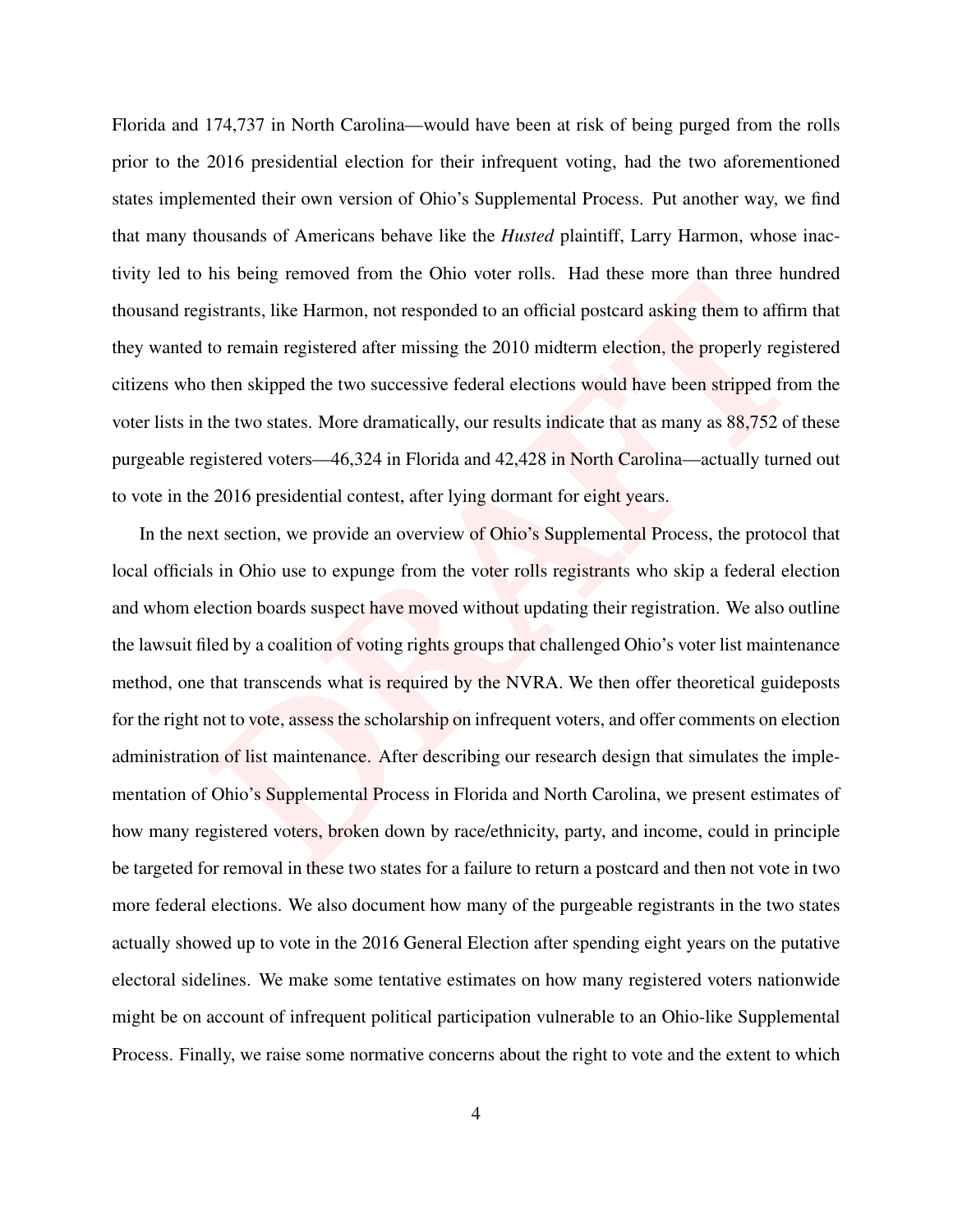this right can become imperiled for those who chose not to exercise their franchise.

# <span id="page-6-0"></span>Transcending the NVRA: Ohio's Supplemental Process

dical marijuana ballot measure known locally as "Issue 3" (which, in the end, dion, a Navy veteran and software engineer, registered to vote in Ohio in 1976 and, 015 had most recently voted in the 2008 General Election. Ov On November 3, 2015, Larry Harmon went to the polls in Kent, Ohio, to cast a ballot against a statewide medical marijuana ballot measure known locally as "Issue 3" (which, in the end, did not pass). Harmon, a Navy veteran and software engineer, registered to vote in Ohio in 1976 and, as of November 2015 had most recently voted in the 2008 General Election. Over the summer of 2015, Harmon, a life-long Ohioan, was one of the hundreds of thousands of infrequent voters purged by local election boards under what is known as the state's Supplemental Process.<sup>4</sup>

In 2011, after he failed to vote in the 2010 General Election, Harmon—who had not been convicted of a felony or adjudicated incompetent, had not moved his residence, nor had died or asked to be removed from the voter rolls—was purportedly sent a postcard by his local Board of Elections. The postcard asked him to confirm that his name and address printed on the notifiction were correct so as to remain on the voter rolls.

Harmon claims that he never received said postcard.<sup>5</sup> Furthermore, Harmon says he was never informed that he had been purged from the voter rolls until he tried to vote in person at his local polling place in the November 2015 statewide election in Ohio. Harmon was understandably perturbed when he was told his name was not on the poll books, averring to a reporter, "Well, Jeez. You know I pay my taxes every year, and I pay my property taxes, and I register my car. So the

<sup>4</sup>For details on Harmon, see PBS NewsHour, "Why Ohio has purged at least 200,000 from the voter rolls," July 31, 2016, available at [https://www.pbs.org/newshour/show/](https://www.pbs.org/newshour/show/inside-ohios-fight-voting-rules) [inside-ohios-fight-voting-rules](https://www.pbs.org/newshour/show/inside-ohios-fight-voting-rules) (last accessed July 21, 2018).

<sup>5</sup>This is an important point, as the impact of Ohio's Supplemental Process is conditioned by the rate at which registered voters receive postcards from, and return postcards to, local election officials confirming that they wish to remain registered. We touch upon this point later.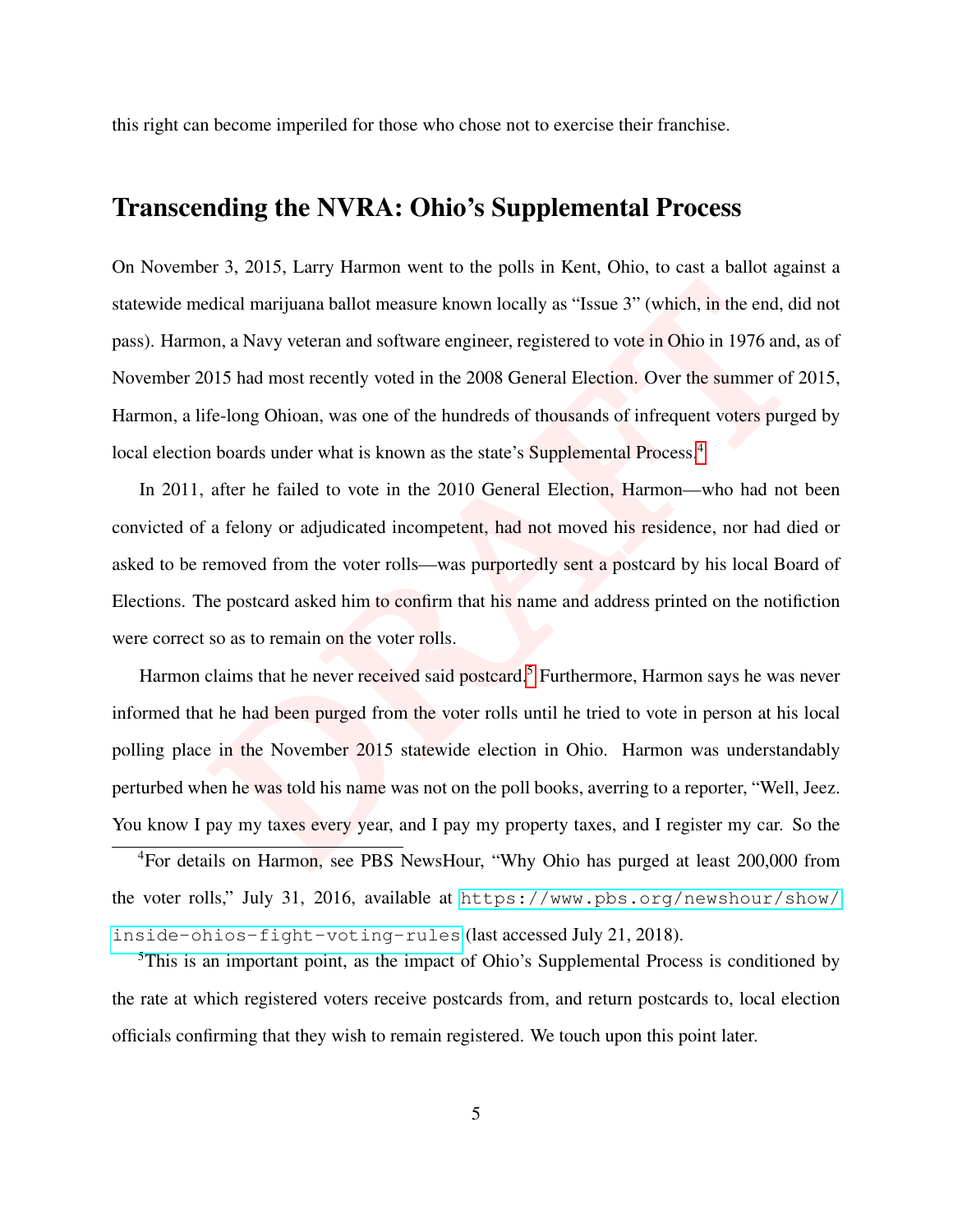state had to know I'm still a voter. Why should we fight for the country if they're gonna be taking away my rights? I mean, I'm a veteran, my father's a veteran, my grandfather's a veteran, now they aren't giving me my right to vote, the most fundamental right I have? I just can't believe it."[6](#page-0-0)

ons constitute legitimate reasons for a registered voter to be removed from a *f*<sup>8</sup> list of registered voters. Moreover, Harmon had not committed a felony nor w mentally incompetent prior to November 2015. Harmon had not The reason Harmon and many of his fellow citizens were excised from the voter rolls in Ohio was not because they moved to another county within the state or to another state altogether; both of these actions constitute legitimate reasons for a registered voter to be removed from a given Ohio county's list of registered voters. Moreover, Harmon had not committed a felony nor was he adjudicated mentally incompetent prior to November 2015. Harmon had not asked to be removed from the voters rolls in Ohio and had surely not died. Rather, for more than a decade, under both Republican and Democratic Ohio Secretaries of State legally registered voters in Ohio were systematically removed from the rolls by local elections officials if they did not vote in one federal election, did not respond to an prepaid postcard asking them to confirm they wanted to remain registered, and then did not vote in two more federal elections.<sup>7</sup>

In April 2016, the American Civil Liberties Union (ACLU) of Ohio and Dēmos, a New Yorkbased voting rights organization, filed a federal complaint on behalf of Harmon, the Ohio A. Philip Randolph Institute (APRI), and the Northeast Ohio Coalition for the Homeless, challenging Ohio's Supplemental Process.<sup>8</sup> The plaintiffs claimed that, under the NVRA, registered voters may not be

<sup>&</sup>lt;sup>6</sup>See fn. [4](#page-6-0) for the source of this quote.

<sup>&</sup>lt;sup>7</sup>Under Ohio's Supplemental Process, election boards mail a "confirmation notice" (formally, "SOS Form 10-S-1") to each registrant who does not vote for a two-year period (so, one federal election). The form instructs the voter to complete and return the mailer, confirming her address, even if she has not moved. The current version of Form 10-S-1 is available at [https://](https://www.sos.state.oh.us/globalassets/elections/forms/10-S-1.pdf) [www.sos.state.oh.us/globalassets/elections/forms/10-S-1.pdf](https://www.sos.state.oh.us/globalassets/elections/forms/10-S-1.pdf) (last accessed July 16, 2018).

<sup>8</sup>Formally, the complaint is *A. Philip Randolph Institute and Northeast Ohio Coalition for the Homeless v. Jon Husted, in his official capacity as Ohio Secretary of State*, United States District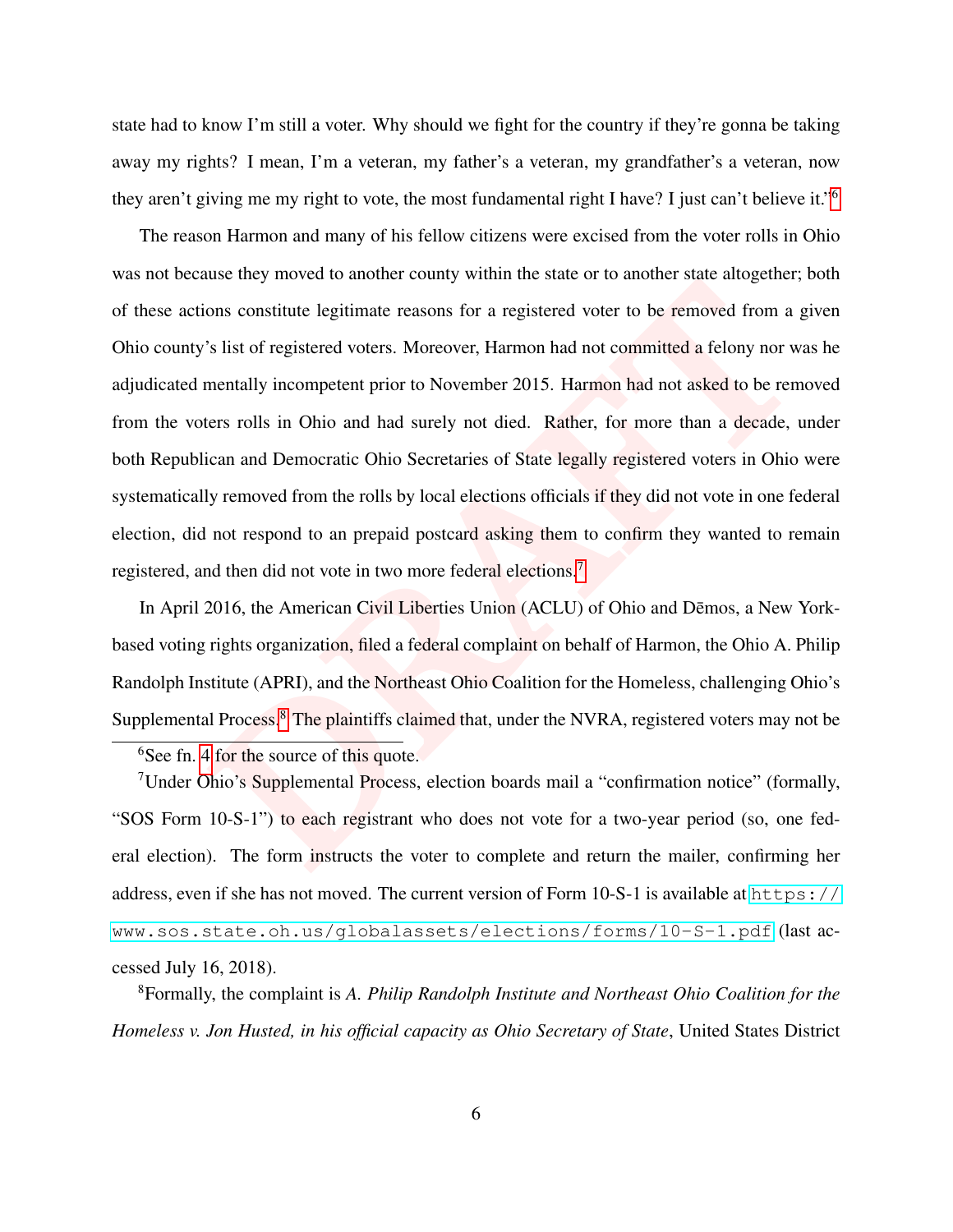removed from the rolls because they are assumed to have moved.<sup>[9](#page-0-0)</sup>

Betanic of the 1441 and delety and delety conduct a guintar program inter-<br>effort to remove the names of" voters who have become ineligible "by reasons<br>idence."<sup>11</sup> In addition, Section 8 requires list-maintenance procedur At the time *Husted* was filed, Ohio was one of seven states that proactively removed inactive voters.[10](#page-0-0) The practice pushed the limits of systematic list maintenance set forth by the NVRA, a bipartisan act passed by Congress in 1993 and signed into law by President Bill Clinton on May 20, 1993. Under Section 8 of the NVRA, states are required to "conduct a general program that makes a reasonable effort to remove the names of" voters who have become ineligible "by reason of a change in residence."<sup>11</sup> In addition, Section 8 requires list-maintenance procedures to be "reasonable, uniform, and nondiscriminatory." Congress made it clear under Section 8(b) that the failure to vote is not a permissible basis for election officials to remove voters.<sup>12</sup> When conducting regular list maintenance, Ohio systematically matches registered voters against their own databases, such as those containing updated drivers license addresses, state rehabilitation and department of corrections records, federal felon records, court records, department of health records, and the Social Court for the Southern District of Ohio Eastern Division, Civil Action No. 2:16-cv-303, April 6, 2016. It is available at [http://moritzlaw.osu.edu/electionlaw/litigation/](http://moritzlaw.osu.edu/electionlaw/litigation/documents/COMPLAINT040616.pdf) documents/COMPLAINT040616.pdf (last accessed July 15, 2018).

<sup>9</sup>Under the NVRA, election authorities are prohibited from purging registrants solely for failing to vote in federal elections. NVRA, 42 U.S.C. § 1973gg-6(d). Text of the NVRA is available at [https://www.justice.gov/crt/title-42-public-health-and-welfare](https://www.justice.gov/crt/title-42-public-health-and-welfare-chapter-20-elective-franchise-subchapter-i-h-national-voter)[chapter-20-elective-franchise-subchapter-i-h-national-voter](https://www.justice.gov/crt/title-42-public-health-and-welfare-chapter-20-elective-franchise-subchapter-i-h-national-voter) (last accessed July 16, 2018).

<sup>10</sup>The seven states exceeding the NVRA's minimal guidelines for the removal of inactive voters from registration lists are Alaska, Georgia, Montana, Ohio, South Dakota, Tennessee, and West Virginia. See, "Plaintiff's Opposition to Defendants Merits Brief," *APRI v. Husted*. United States District Court for the Southern District of Ohio Eastern Division, Civil Action No. 2:16-cv-303, June 10, 2016.

 $11$ NVRA, 52 U.S.C. § 20507(a)(4)(B).  $12$ NVRA, 52 U.S.C. § 20507(b)(2).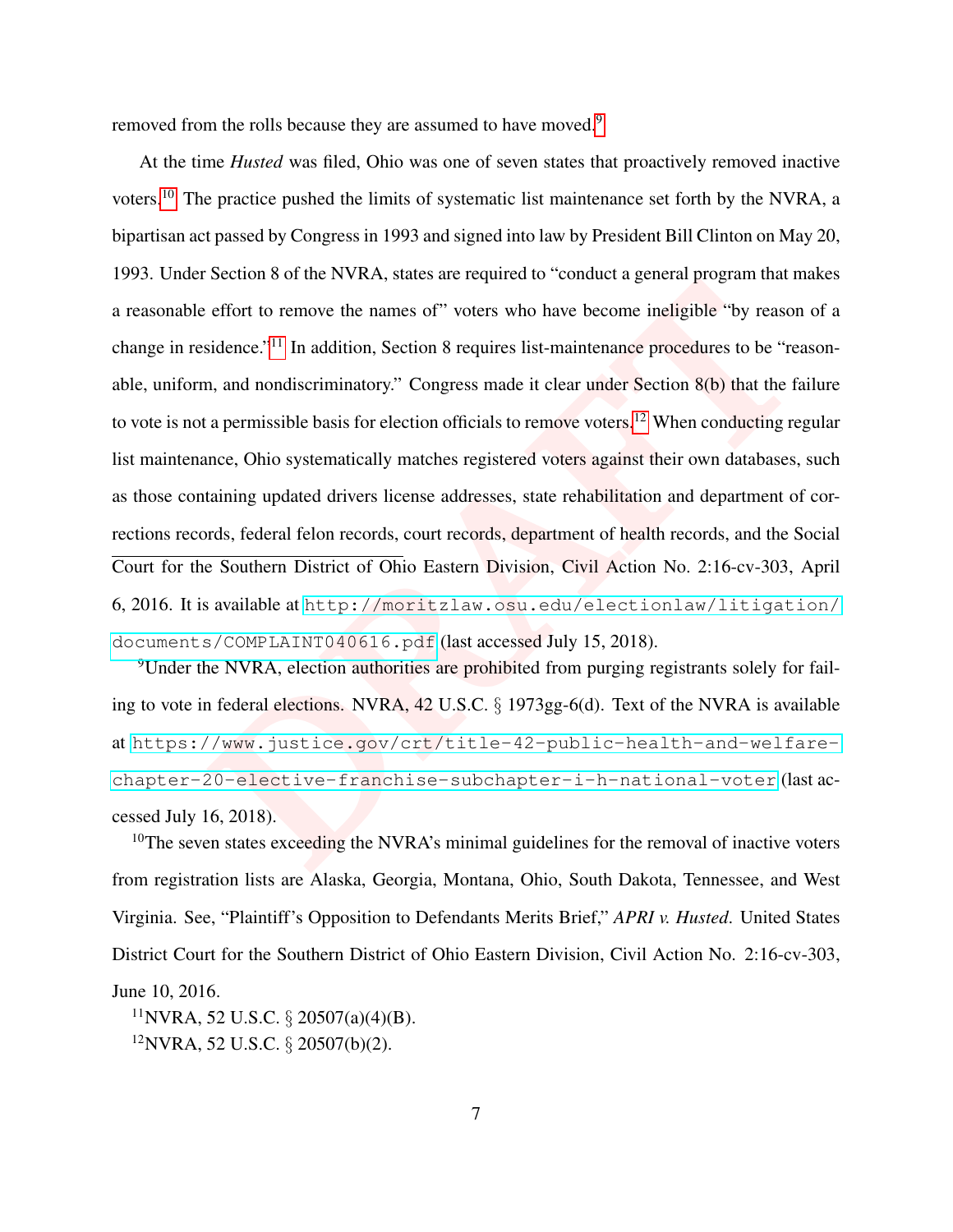Security Death Index (SSDI). In addition, states rely on the U.S. Postal Service's National Change of Address system (NCOA) to remove voters no longer residing in the jurisdiction in which they are registered. Also, as is permissible under the NVRA, local election authorities regularly utilize nonforwardable returned (i.e., undeliverable) mail to initiate their removal confirmation process of voters in their jurisdictions who have moved.

by the matrix whom and have moved but who did not provide a forwar<br>thus might not be identified by the NCOA system, Ohio's Supplemental Pre<br>the typical system of list maintenance. Under the Process, Ohio identifies regist<br> In an effort to identify voters who may have moved but who did not provide a forwarding address, and thus might not be identified by the NCOA system, Ohio's Supplemental Process goes beyond the typical system of list maintenance. Under the Process, Ohio identifies registrants who are inactive voters over a two-year period (by definition, who have not voted in a federal election). Election officials then target those individuals it suspects may have moved (but who were not captured by NCOA) by mailing them a simple prepaid postcard that the registered voter is instructed to return in order to remain on the rolls. If the postcard is not returned by the registrant, and if the registrant then misses the next two federal elections or does not initiate any changes to her existing registration, she is pruged from the rolls under the state's Supplemental Process. "If this is really important thing to you in your life, voting," Republican Secretary of State, Jon Husted, has argued, "you probably would have done so within a six-year period."<sup>13</sup> Ohio's Supplemental Process permits local election boards to use a registrant's failure to vote as an indicator that she has moved from their jurisdiction, and thus is no longer an eligible registrant in said jurisdiction. In short, in Ohio, if you don't use the franchise, you lose it.

Between 2011 and 2016, according to evidence introduced during the discovery process of the *Husted* litigation, Ohio purportedly removed from its voter rolls more than two million registrants

<sup>13</sup>Andy Sullivan and Grant Smith, "Use it or lose it: Occasional Ohio voters may be shut out in November," *Reuters*, June 2, 2016, available at [https://www.reuters.](https://www.reuters.com/article/us-usa-votingrights-ohio-insight-idUSKCN0YO19D) [com/article/us-usa-votingrights-ohio-insight-idUSKCN0YO19D](https://www.reuters.com/article/us-usa-votingrights-ohio-insight-idUSKCN0YO19D) (last accessed May 31, 2018).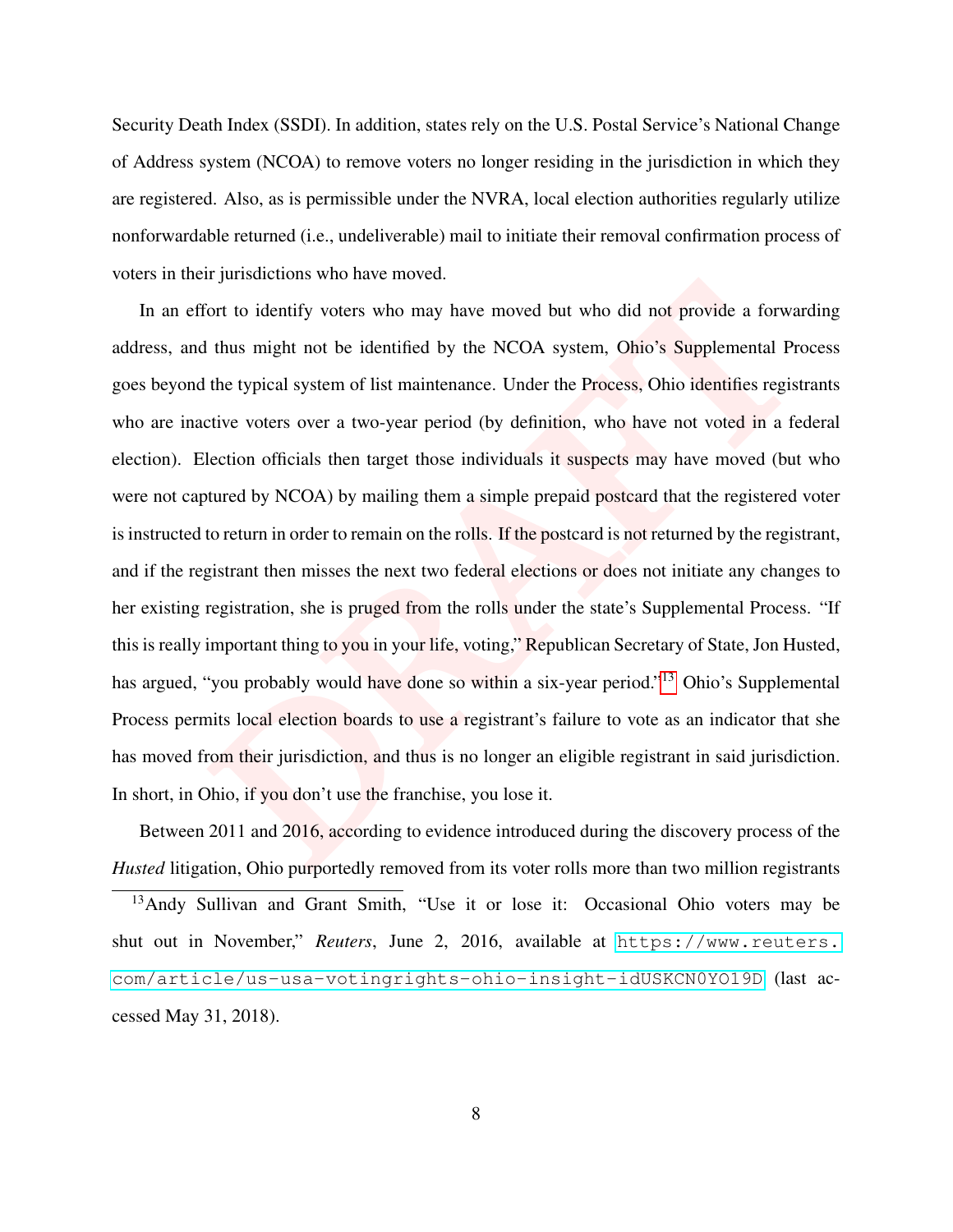Harmon, he was not interested in voting for the called son the ballot, telling<br> [D](#page-0-0)I2 that there was not "a box on the ballot that says "none of the above."<sup>16</sup> A<br>
w, there are numerous reasons why some voters do not turn ou who had either moved or died.<sup>[14](#page-0-0)</sup> In 2015, for instance, Cuyahoga County sent 178,078 confirmation notices, and Franklin County 192,861 notices, in accordance with Ohio's Supplemental Process. After skipping the 2010 election, many of these 370,939 registered voters failed to reply to a postcard mailed to them in 2011, and then did not vote in the following two federal elections  $(2012 \text{ and } 2014).$ <sup>[15](#page-0-0)</sup> Like these registrants, Harmon took a hiatus from exercising his franchise. According to Harmon, he was not interested in voting for the candidates on the ballot, telling one reporter in 2012 that there was not "a box on the ballot that says 'none of the above."'<sup>16</sup> As we discuss below, there are numerous reasons why some voters do not turn out to vote—work, illness, travel, indifference, or perhaps as a silent show of protest. The Supplemental Process, though, is agnostic to the reason for removal; after a registrant does not vote and does not reply to an address confirmation postcard, local elections administrators assume the registrant no longer resides at the address on the official registration list. The removal from the rolls of these infrequent voters leads directly to their disenfranchisement.

In July 2016, the Ohio voting rights coalition that filed *Husted* appealed a federal district judge's ruling in favor of the Ohio Secretary of State, denying the plaintiffs' motion for summary judgment and permanent or temporary injunction of the Supplemental Process. Two months later, however, a three-judge panel of the United States Court of Appeals for the Sixth Circuit ruled in favor of the plaintiffs. On September 23, 2016, on the eve of early voting commencing in Ohio, the Appellate Court reversed the district court's decision, striking down Ohio's Supplemental Process, ruling that it violated the NVRA's prohibition that it removed registered voters from the rolls for failing to vote.<sup>17</sup> The Sixth Circuit also entered an injunction that permitted registered voters

<sup>17</sup>The District Court's "Order Denying Plaintiffs' Motion for Summary Judgment and

 $14$ See fn. [8.](#page-6-0)

 $15$ See p. 8, fn. [8.](#page-6-0)

<sup>16</sup>"He Didnt Vote in a Few Elections. In the Next One, Ohio Said He Couldn't," *New York Times*, October 23, 2017, available at [https://www.nytimes.com/2017/10/23/us/](https://www.nytimes.com/2017/10/23/us/politics/supreme-court-ohio-voter-purge.html) [politics/supreme-court-ohio-voter-purge.html](https://www.nytimes.com/2017/10/23/us/politics/supreme-court-ohio-voter-purge.html) (last accessed May 31, 2018).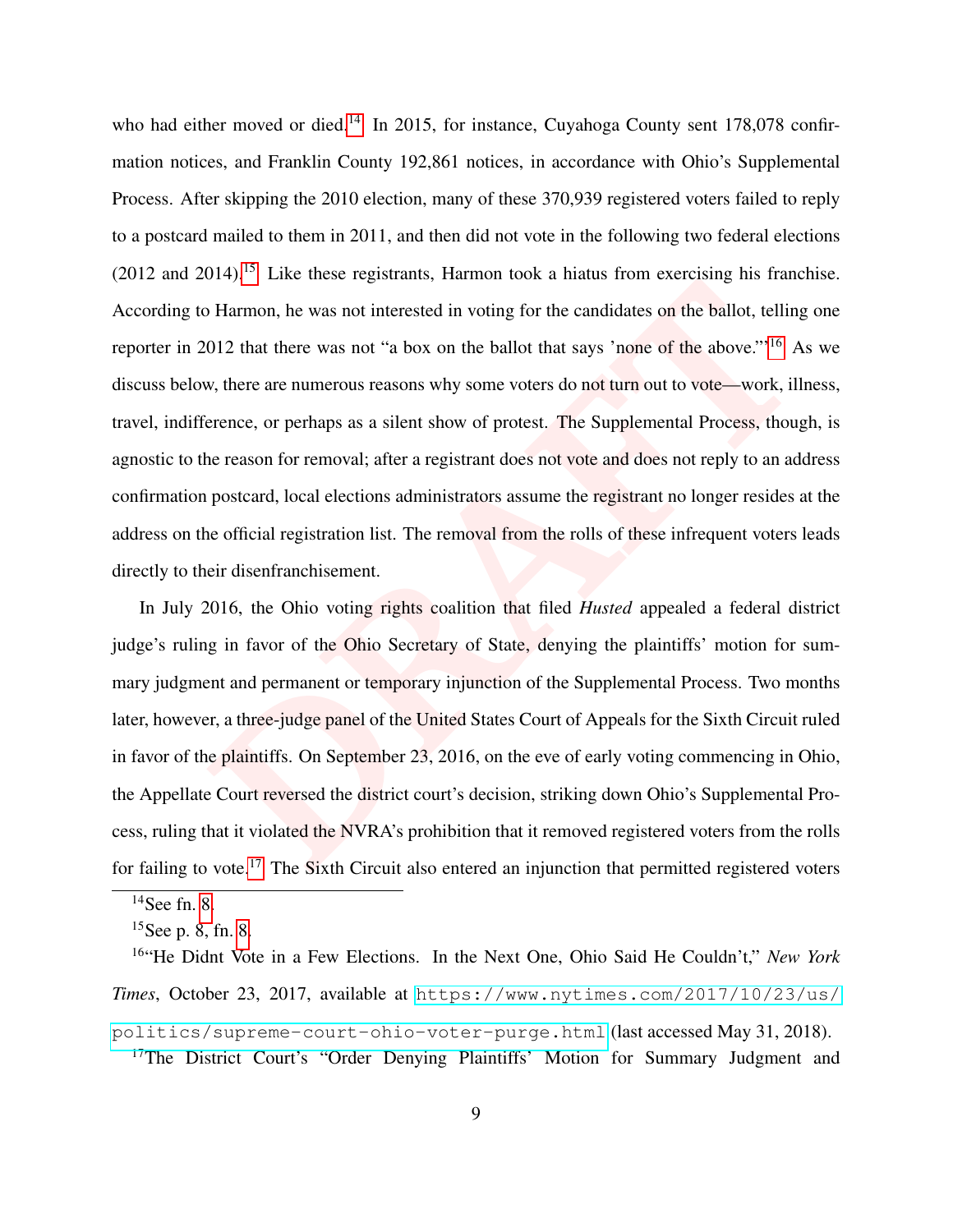removed from the rolls under the Supplemental Process to be able to cast a regular ballot in the 2016 General Election. As a result, some 7,500 voters in Ohio purged from the rolls under Ohio's Supplemental Process were able to cast regular ballots in the presidential election. However, in the Supreme Court's 2018 *Husted* decision, which hinged on a narrow interpretation of Section 8 of the NVRA, Justice Samuel Alito's opinion for the majority found that Ohio's method of removing inactive voters did not violate Section 8 of the NVRA.<sup>18</sup>

## The Right Not to Vote?

ration of the NVRA.<sup>18</sup><br> **[D](http://moritzlaw.osu.edu/electionlaw/litigation/documents/A.PhilipRandolphOpinion092316.pdf)rawing the Control of the NVRA.<sup>18</sup>**<br> **Drawing the Control of the NVRA.<sup>18</sup><br>
<b>Drawing the Control of the NVRA.**<sup>18</sup><br> **Drawing the Example 10** and the result of the registration in Ohio, have the Do otherwise eligible and registered citizens, such as Larry Harmon in Ohio, have the right not to cast a ballot in a series of elections, yet remain on the rolls? In contrast to right to vote, which the United States Supreme Court has upheld and expanded on numerous occasions (Keyssar [2009\)](#page-32-2), this normative question concerning the right not to vote does not have the same jurisprudence pedigree. Phrased as a negative right, it is the obverse of how the franchise is typically framed; yet Permanent Injunction, and Entering Judgment for Defendant" (June 29, 2016) is available at [http://moritzlaw.osu.edu/electionlaw/litigation/documents/A.](http://moritzlaw.osu.edu/electionlaw/litigation/documents/A.PhilipRandolphOrder062916.pdf) [PhilipRandolphOrder062916.pdf](http://moritzlaw.osu.edu/electionlaw/litigation/documents/A.PhilipRandolphOrder062916.pdf) (last accessed June 17, 2018), and the Sixth Circuit Court's "Opinion Reversing District Court" (September 23, 2016) is available at [http://moritzlaw.osu.edu/electionlaw/litigation/documents/A.](http://moritzlaw.osu.edu/electionlaw/litigation/documents/A.PhilipRandolphOpinion092316.pdf) PhilipRandolphOpinion092316.pdf (last accessed June 17, 2018).

<sup>18</sup>Following the Supreme Court's decision, Ohio Secretary of State Husted announced that, for now, no voters would be removed by the 88 county boards of elections using the Supplemental Process prior to the August primaries or November General Election in 2018. See "No Ohio voters will be purged before November election, secretary of state says," *Cleveland Plain Dealer*, June 12, 2018, available at [http://www.cleveland.com/metro/index.ssf/2018/](http://www.cleveland.com/metro/index.ssf/2018/06/no_ohio_voters_will_be_purged.html) [06/no\\_ohio\\_voters\\_will\\_be\\_purged.html](http://www.cleveland.com/metro/index.ssf/2018/06/no_ohio_voters_will_be_purged.html) (last accessed May 31, 2018).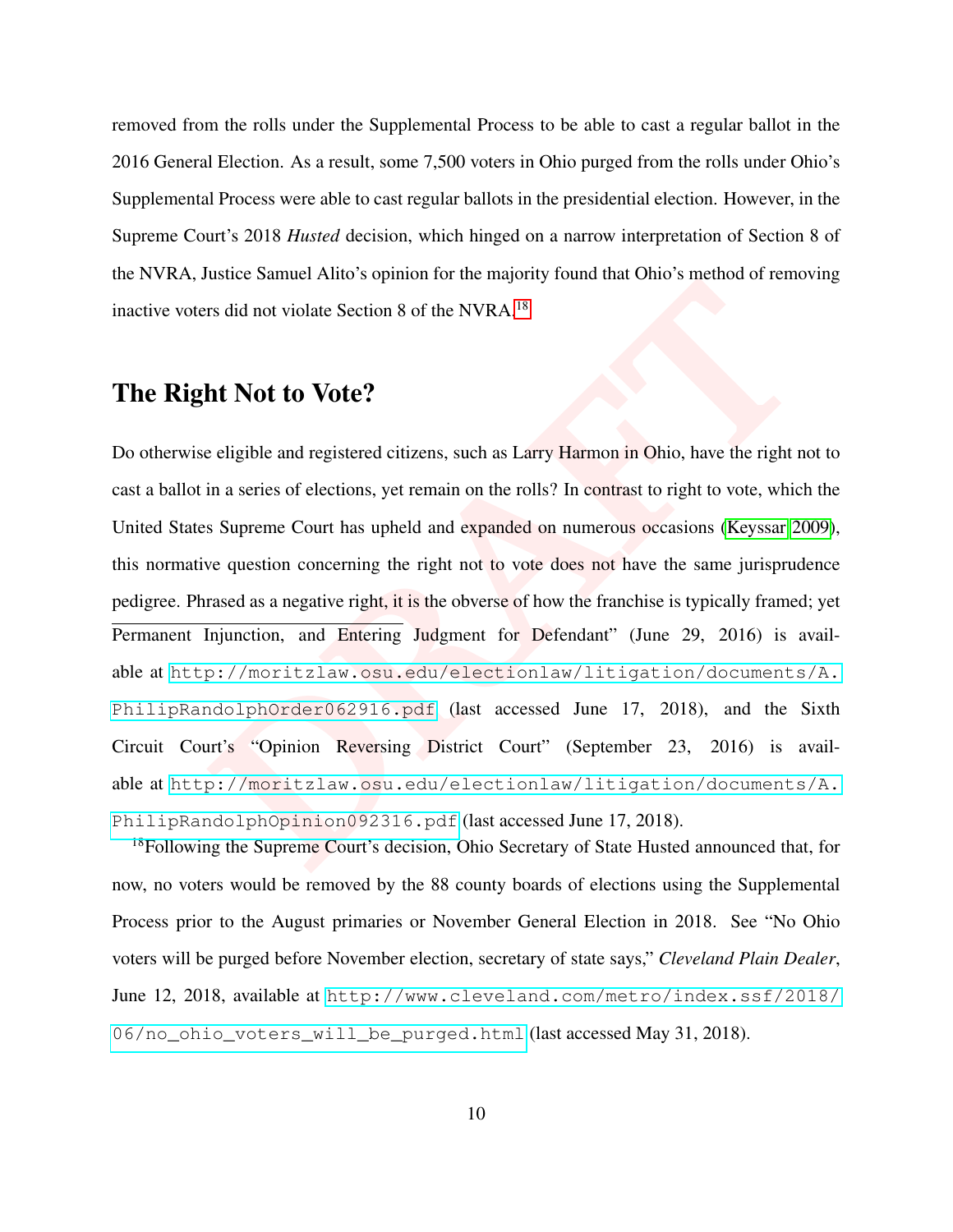arguably, the right not to vote may be just as fundamental to the democratic process as the right to vote [\(Blomberg 1995;](#page-31-1) [Brennan 2011;](#page-31-2) [Saunders 2018\)](#page-33-4). Of course, voting in the United States, unlike in some other countries, is not compulsory [\(Hill 2006\)](#page-32-3). Indeed, across the United States, in every election cycle millions of registered voters choose not to cast a ballot [\(Jackman 1987;](#page-32-4) [Powell](#page-32-5) [1986;](#page-32-5) [McDonald and Popkin 1987\)](#page-32-6). For some, nonvoting "is a serious problem for any democracy" [\(Lardy 2004,](#page-32-7) p. 321). Even though they may be shirking their republican duties and free-riding on the participation of those more active them themselves (Lijphart 2001), registered voters in the United States nevertheless have the liberty to abstain from the electoral process. Arguably, then, the right not to vote is also a fundamental, albeit a more passive, right (but see (Douglas [2008\)](#page-31-3)).

For a state and Heptan 1997). Personic, nontrolling in a stationary problem for any denoted problem for the parameteric proparties and free-<br>**F**<sub>P</sub> (1912). Even though they may be shirking their republican duties and free-In contrast to the presumptive right of registrants not to turn out is the interest of state and local election officials keen on maintaining the integrity of voter lists. Although Congress designed the NVRA to protect the rights of eligible voters, it nonetheless recognized the need of states to remove ineligible registrants from the rolls. "Voter registration is the backbone of election administration," [Ansolabehere and Hersh](#page-31-4) (2014, p. 61) pronounce, as "[r]egistration lists are used to establish eligibility to vote, to determine the offices for which one can vote, to communicate to citizens when elections occur and where and how to vote, to validate people at the polls, and to audit elections after the fact." In their efforts to cultivate and preserve up-to-date voter lists, election administrators routinely identify and remove ineligible, as well as inactive, registrants from the voter rolls. Although Congress periodically sets broad parameters on how and when states may or may not remove inactive voters from the rolls (as was the case with the passage of both NVRA and HAVA), election officials across the country have arrived at different interpretations of how list maintenance should be conducted.

The tension between election officials endeavoring to maintain accurate voter lists and registrants opting not to vote only occassionally raises a host of thorny normative questions. If nonvoting is a right, do election officials have the authority to remove inactive voters from the rolls merely for opting not to exercise their franchise? Does a registered voter retain the franchised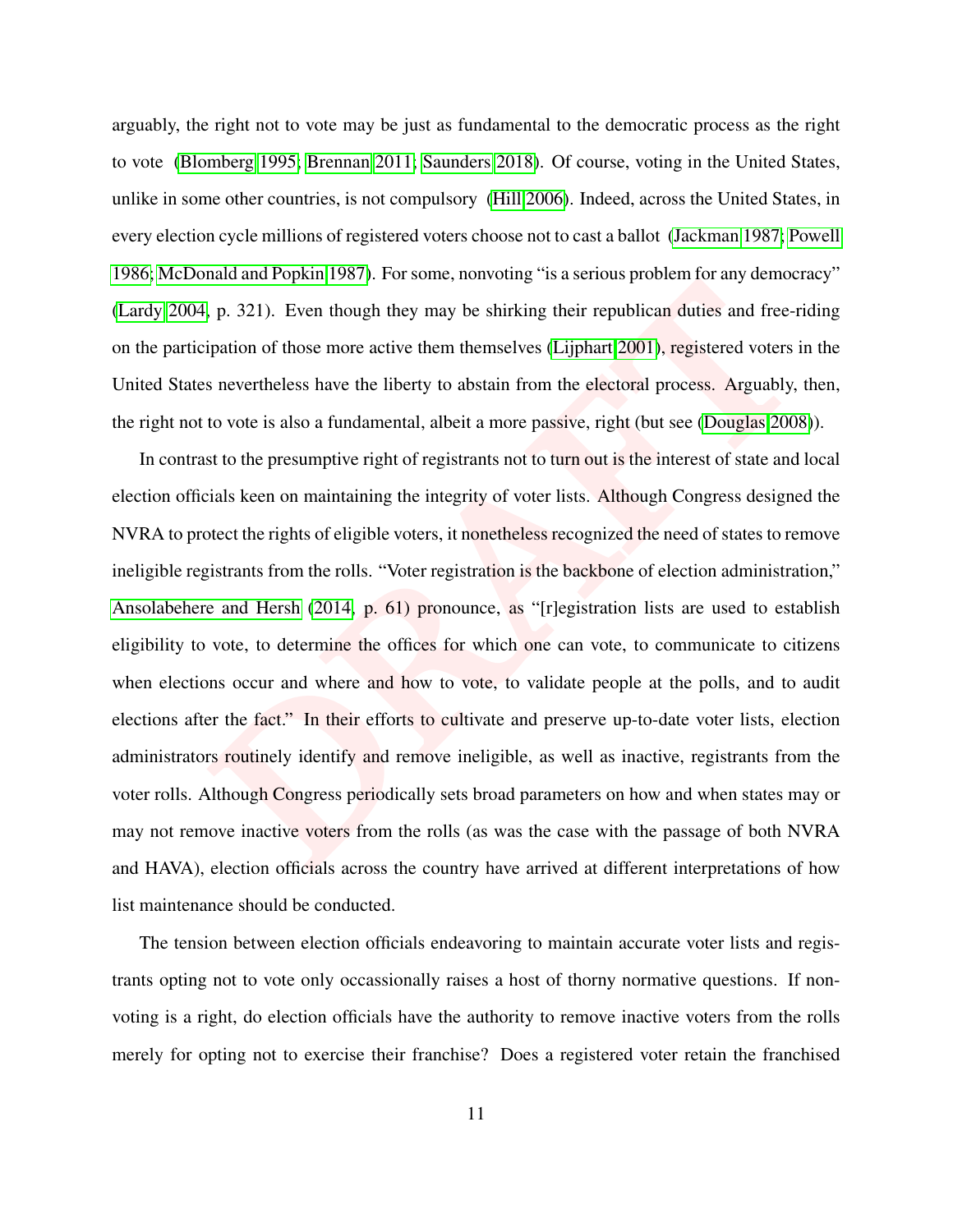interiorally (or unintentionally) spoils her ballot? By participating in an electic expressing a preference—does her franchise remain activated, thus retaining h yes, how is this "active" voter functionally different from only when she participates, only when an eligible registrant expressly exercises her right to cast a ballot? If an otherwise eligible registrant opts not to vote, does she tacitly renege her franchise? Or, should inactive registrants retain the franchise? If so, should we understand enfranchisement as latent participation? If the franchise must be exercised to be retained, what do we make of the registered voter who turns out to vote but does not fill in her ballot for any candidates or issues, or alternatively, intentionally (or unintentionally) spoils her ballot? By participating in an election even without expressing a preference—does her franchise remain activated, thus retaining her on the rolls? If yes, how is this "active" voter functionally different from her twin sister, an equally eligible registrant who opts to not to turn out to vote in the same election? In practice, neither has expressed any preference for a candidate or an issue in the given election. Yet in Ohio, one sister remains an active voter, kept on the rolls by an election administrator and fully enfranchised for future elections, while the other is subject to removal from the rolls because by not turning out she did not activate her franchise.

Political scientists have not focused much attention on these normative questions, perhaps because prior to the *Husted* decision, the issue of registered voters being purged from the rolls for infrequent voting has not nearly been as important of a topic of inquiry as examining who turns out to vote (Rosenstone and Wolfinger 1978; Leighley and Nagler 2014). The classic pluralist position on nonvoting is that it is an implicit expression of satisfaction with the status quo. In a political system where resources are unequally distributed, those who are beneficiaries of the system should be the least likely to express their preferences at the polls. For pluralists, nonvoting can been understood as an expression of satisfaction [\(Dahl 1956\)](#page-31-5). Since the registration status of nonvoters has been rather uncontroversial until the *Husted* litigation, scholars understandably have focused instead on the affirmative right of qualified individuals to cast a ballot. By extension, they have scrutinized overt threats to obtaining the franchise. Across a range of election administration jurisdictions and procedures, numerous studies have assessed the impact of institutional reforms on the ability of eligible citizens to register to vote [\(Erikson 1981;](#page-31-6) [Highton and Wolfinger 1998;](#page-32-9)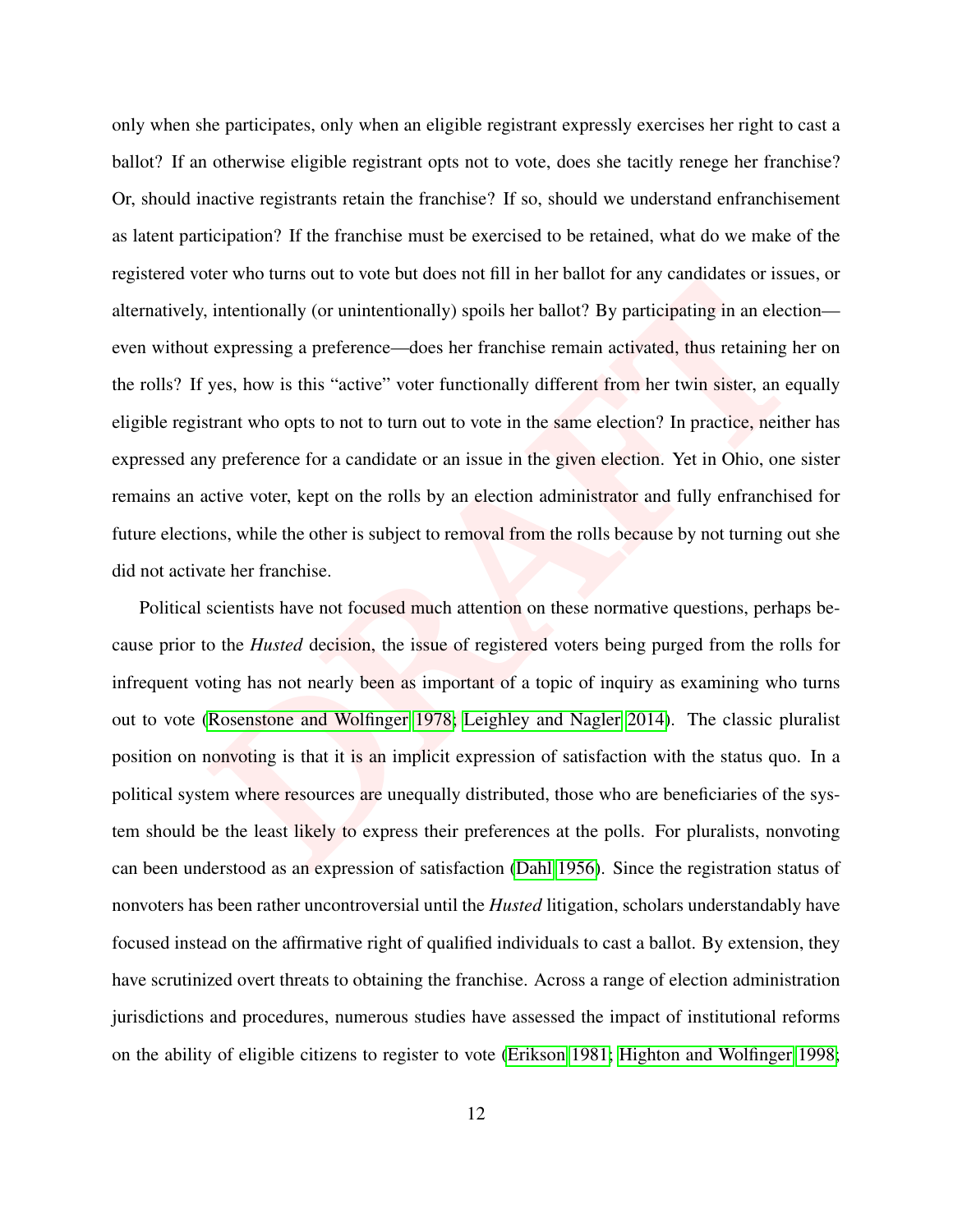[Brains and Grofman 2001;](#page-31-7) [Hanmer 2009;](#page-31-8) [Biggers and Hanmer 2015;](#page-31-9) [Hicks, McKee and Smith](#page-32-10) [2016;](#page-32-10) [Griffin et al. 2017\)](#page-31-10).

There is also a growing literature on the obligations of state actors to ensure the integrity of the voter rolls. Election authorities, of course, have the obligation to maintain their voter rolls. Indeed, Congress has made it clear that states election officials have the authority to remove ineligible voters from their registration lists.<sup>19</sup> As Burden, and Stewart III (2014, pp. 30-31) observe, registration rates in the states are beginning to garner more scrutiny as they are often "too easily taken at face value" due to the "combination of bureaucratic inertia, antiquated administrative procedures, and provisions of the NVRA that conspires to produce registration lists that are bloated by the presence of deadwood."

**Example 10** and the tend that state selection of the and Stewart III (2014, pp. 30-31) obstates in the states are beginning to garner more scrutiny as they are often "too e value" due to the "combination of bureaucratic i Surprisingly little scholarship, however, examines the processes used by election authorities to remove registrants from the rolls if they have not engaged in the electoral process. As [Ansolabehere](#page-31-4) [and Hersh](#page-31-4) [\(2014\)](#page-31-4) note, there are numerous legitimate reasons for individuals to be removed from a jurisdictions voter rolls. Most obviously, election officials may remove deceased individuals or individuals who moved out of the jurisdiction in which they are registered. Election authorities also may purge registrants who request to be taken off the rolls, or, depending on the jurisdiction, are convicted of a felony or are adjudicated mentally incompetent. In North Carolina, for example, an individual convicted of a felony and currently serving a sentence, either in prison or on probation or parole for a felony conviction, is not eligible to vote and, if registered, would ordinarily be slated to be removed from the rolls.

To be sure, election administrators face numerous obstacles trying to maintain accurate voter lists. For starters, to the best of our knowledge there is no existing database of United States citizens, legal or undocumented, American-born or naturalized. Matching voter registration lists with a state's Division of Motor Vehicles database or the United States Department of Homeland

<sup>&</sup>lt;sup>19</sup>See National Voter Registration Act of 1993, 42 U.S.C.  $\S 1973gg-6(a)(4)$  and the Help American Vote Act, 42 U.S.C. § 15483(a)(4)(B).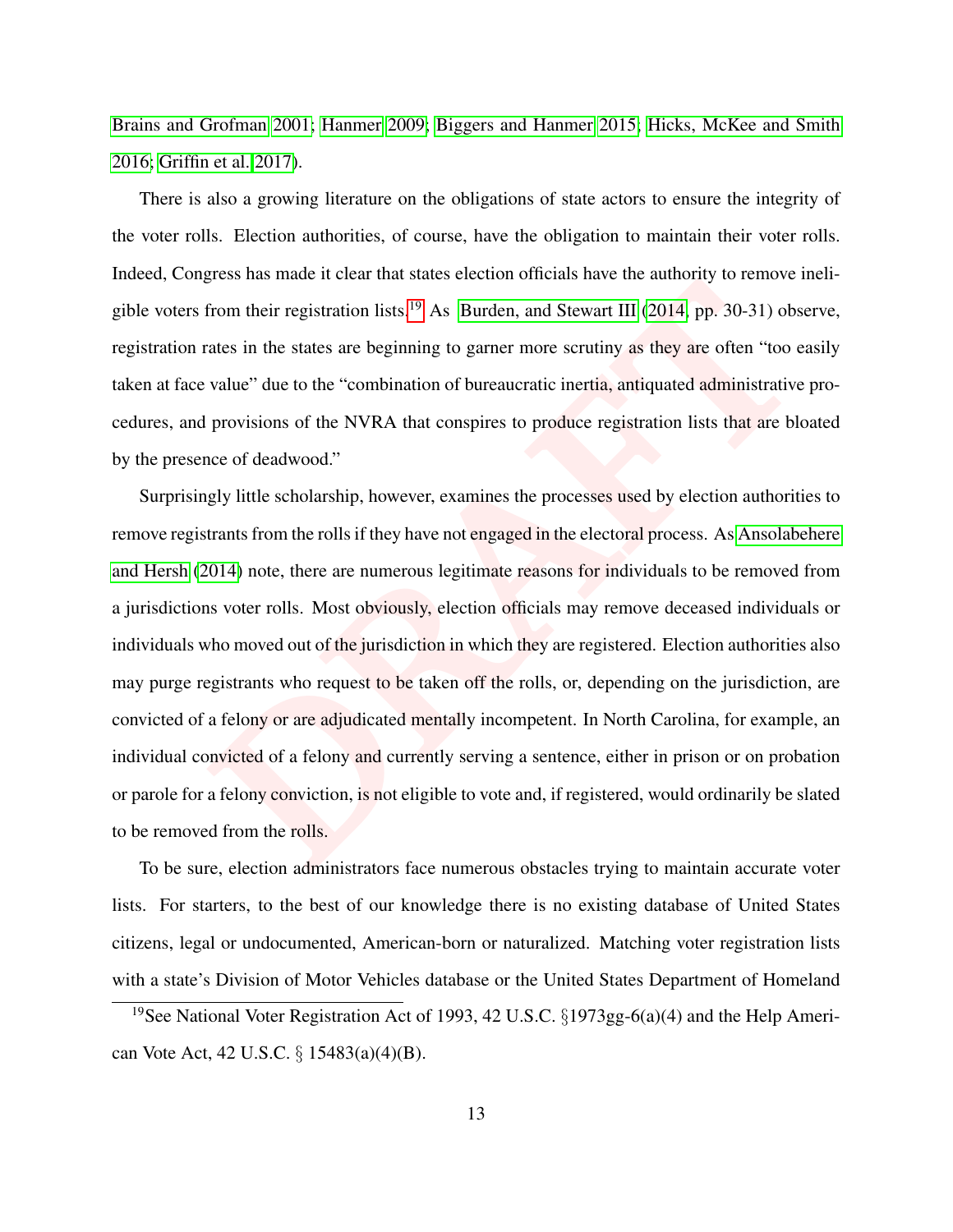Securitys Systematic Alien Verification for Entitlements Program (SAVE) database—absent of considerable investigative efforts of individual registrants—may not be able to identify accurately improperly registered noncitizens. Although election administrators are able to match voter lists with state and federal databases of felons serving their sentences (or, in some states, ex-felons who have served their sentences but who have not had their voting rights restored), these processes are not failsafe. There are plentiful examples of either false positive or false negative database matches when state elections administrators draw on multiple sources in their efforts to maintain voter rolls[\(McDonald and Levitt](#page-32-11) 2008).

Fracture and statistics of the moment of the transmitted technical statistics), those precifie.<br>There are plentiful examples of either false positive or false negative data<br>an state elections administrators draw on multipl Questions of temporality also plague the efforts of election administrators. For example, it is possible for an individual to legally register before becoming a convicted felon and cast her ballot before being sentenced because she remains on the voter rolls. Conversely, a citizen may have signed an affidavit and successfully registered to vote. Years earlier, however, when he had applied for his driver's license, he was not yet a citizen. A subsequent data audit by an election administrator with the DMV's database—because the citizenship information is not updated would likely indicate that the registrant, now a citizen, should be removed from the rolls, a false negative [Biggers and Smith](#page-31-12) (2018).

There are good reasons for stringent regulation of list maintenance when it comes to purging voters from the rolls. Pettigrew and Stewart III (2016, p. 31) estimate that "the average degree of deadwood on a voter registration list with an average list maintenance program should be 11.2%." Before Congress passed the NVRA, there was considerable variation in list maintenance practice across the states. Prior to 1993, for example, some states would "purge as often as every 2 years, whereas other states never purge for nonvoting, although they often verify the lists" [\(Rhine 1996,](#page-32-13) p. 418). More problematic was that many states that engaged in regular purging of their voter rolls were removing substantial numbers of qualified registrants, disproportionately disenfranchising minority voters [\(Barber et al. 1988\)](#page-31-13). Indeed, if discriminatory intent can be shown in a list maintenance program to remove registrants from the voter rolls, or if a list maintenance program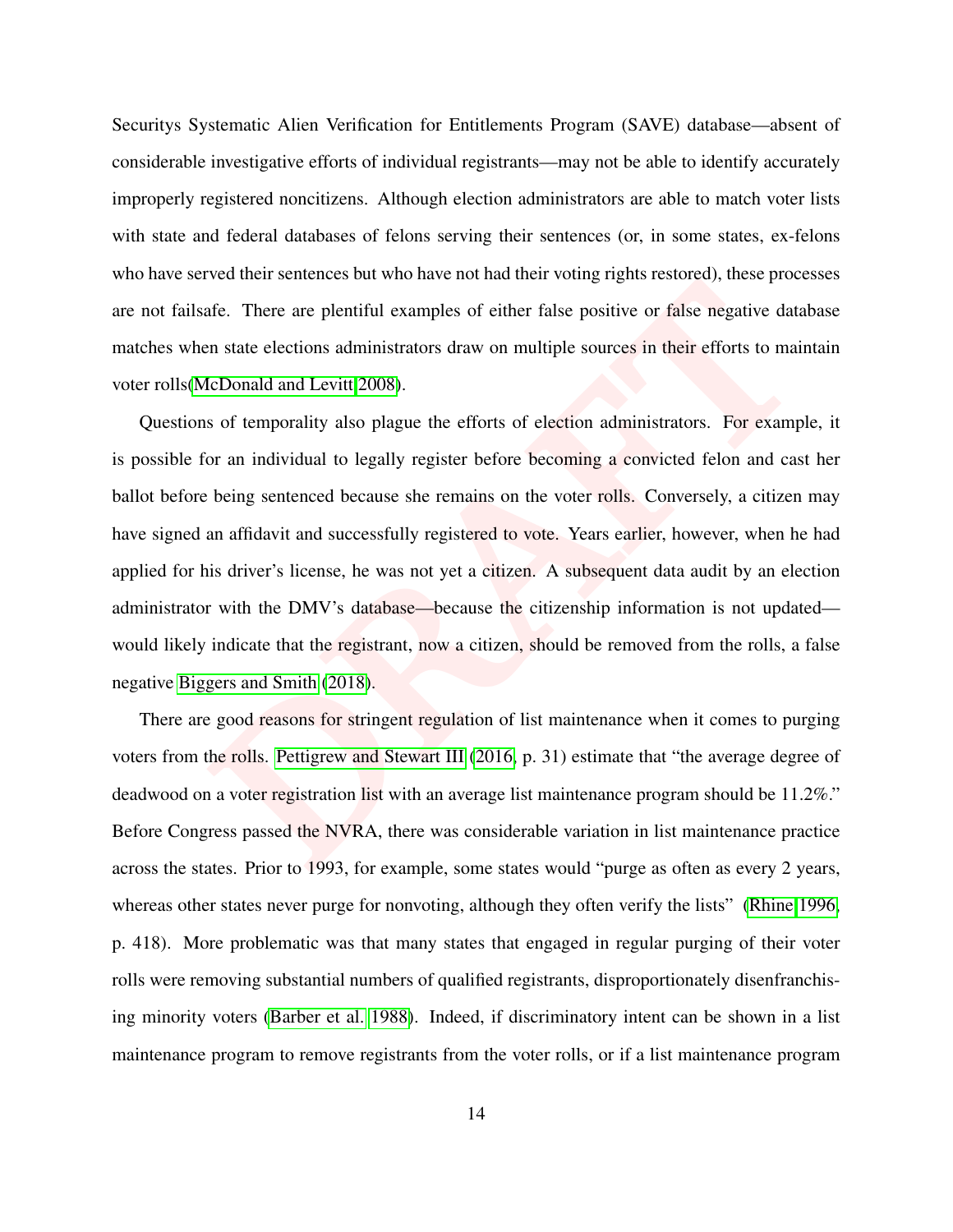can be shown to have a disparate impact or is selectively applied to a set of registered voters, there may well be a Fifteenth Amendment equal protection claim under the United States Constitution. With this in mind, we now turn to the potential effect of Ohio's Supplemental Purge if it were to be adopted in Florida and North Carolina.

# Research Design

**h Design**<br>draws on Florida and North Carolina, in part due to the richness of their publicly a<br>le voter files. In both states, these registration files provide individual-level da<br>ddress, race/ethnicity, age, political pa Our analysis draws on Florida and North Carolina, in part due to the richness of their publicly available statewide voter files. In both states, these registration files provide individual-level data on registrant's address, race/ethnicity, age, political party registration, and registration date. Equally important, individual voter records can be linked back in time as well as to vote history files via a unique voter identification number. The voter files we use here for the two states are dated January, 2009 and January, 2017.

We are interested in assessing the extent to which registered voters cast votes infrequently. In keeping with the guidelines of Ohio's Supplemental Process, we define infrequent voters as those who voted in the 2008 General Election and then did not turn out in the 2010, 2012, and 2014 November elections. By this definition, a voter in Florida who turned 18 in 2013, say, cannot be an infrequent voter; this individual was not even eligible to vote in November 2008.

Given our data, we cannot identify infrequent voters who moved between states within our time window of interest. Consider a North Carolina registered voter who voted in 2008 but then left the state in 2009; this individual was not eligible to vote in North Carolina following moving. Such an individual might be an infrequent voter if, for example, she moved to Illinois and voted in neither 2010, 2012, nor 2014. However, we will not identify this person as such given her move out of North Carolina.

As such, the universe of individuals we consider under our definition of infrequent voting consists of registered voters who were eligible to vote in 2008 in Florida or North Carolina and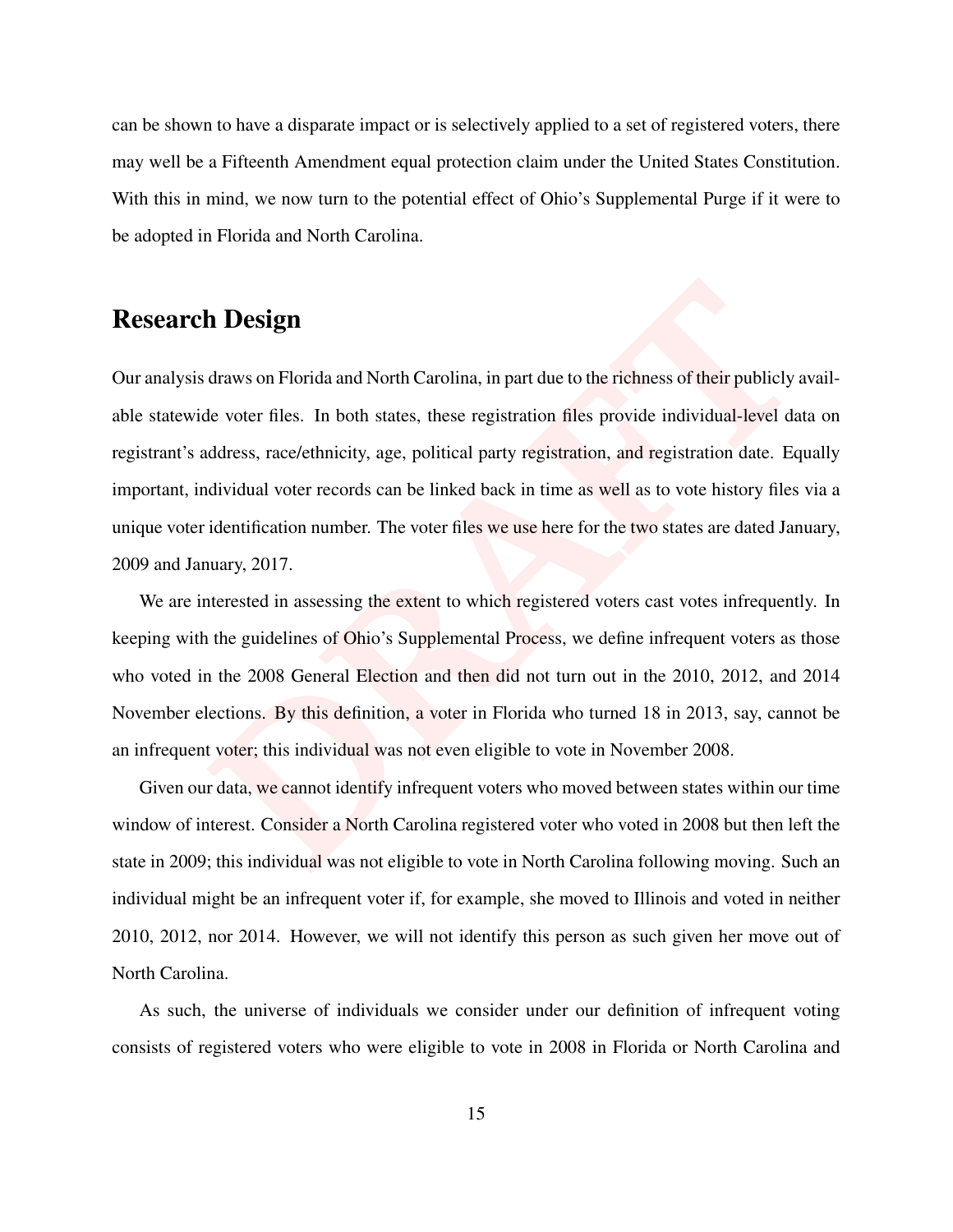and who entargled data tasks extended 1605<sup>9</sup> data 161<sup>5</sup> (chilate solit repleted of the infication), who updated their voter registration, or who were properly removed is by a local election official for some other valid remained eligible in these states through November 2016. We say that such voters are *analyzable*. The set of analyzable registered voters in Florida (similarly, North Carolina) in November 2016 is a subset of the set of registered voters who were on the rolls in Florida (North Carolina) as of this date. Our results should not be biased, as our methodology excludes registrants who remained in the state but who changed addresses between 2009 and 2017 (either self-reported or through a NCOA notification), who updated their voter registration, or who were properly removed from the voter rolls by a local election official for some other valid reason, such as being convicted of a felony or passing away. Thus, of our analyzable voters in each state, we identify the individuals who voted in 2008; did not vote in 2010, 2012, nor in 2014; and had the same address, gender, race, and party affiliation in January 2009 as in January 2017. We call this set of registered voters *purgeable*.

The reason that we require purgeable voters to have the same addresses in January 2009 as in January 2017 is because voters who move and update their voter registrations must have had some contact with an election official around the time of their moves. Our goal here is to be conservative in our counting individuals in Florida and North Carolina would might be vulnerable to being purged were Ohio's Supplement Process at work in their state, and hence we do not count these individuals who interacted with an election official in our set of purgeable voters.

With regard to regular list maintenance, unlike in Ohio where local election boards mail registrants a postcard after they skip a *single* federal election to affirm they have not moved and want to remain registered, county Supervisors of Elections and boards of elections in Florida and North Carolina, respectively, send mailings in odd-numbered years to all registrants who have had not voted and have had no contact with election officials over *two* federal elections. As in Ohio, "contact" with a registrant in the two states extends beyond turning out to vote in the county; it entails other activities confirming the registrant's address in the county, including submitting an updated voter registration form, serving as a poll worker, signing a petition, or running for office. The main difference in the list maintenance activities of the states, beyond the additional federal election cy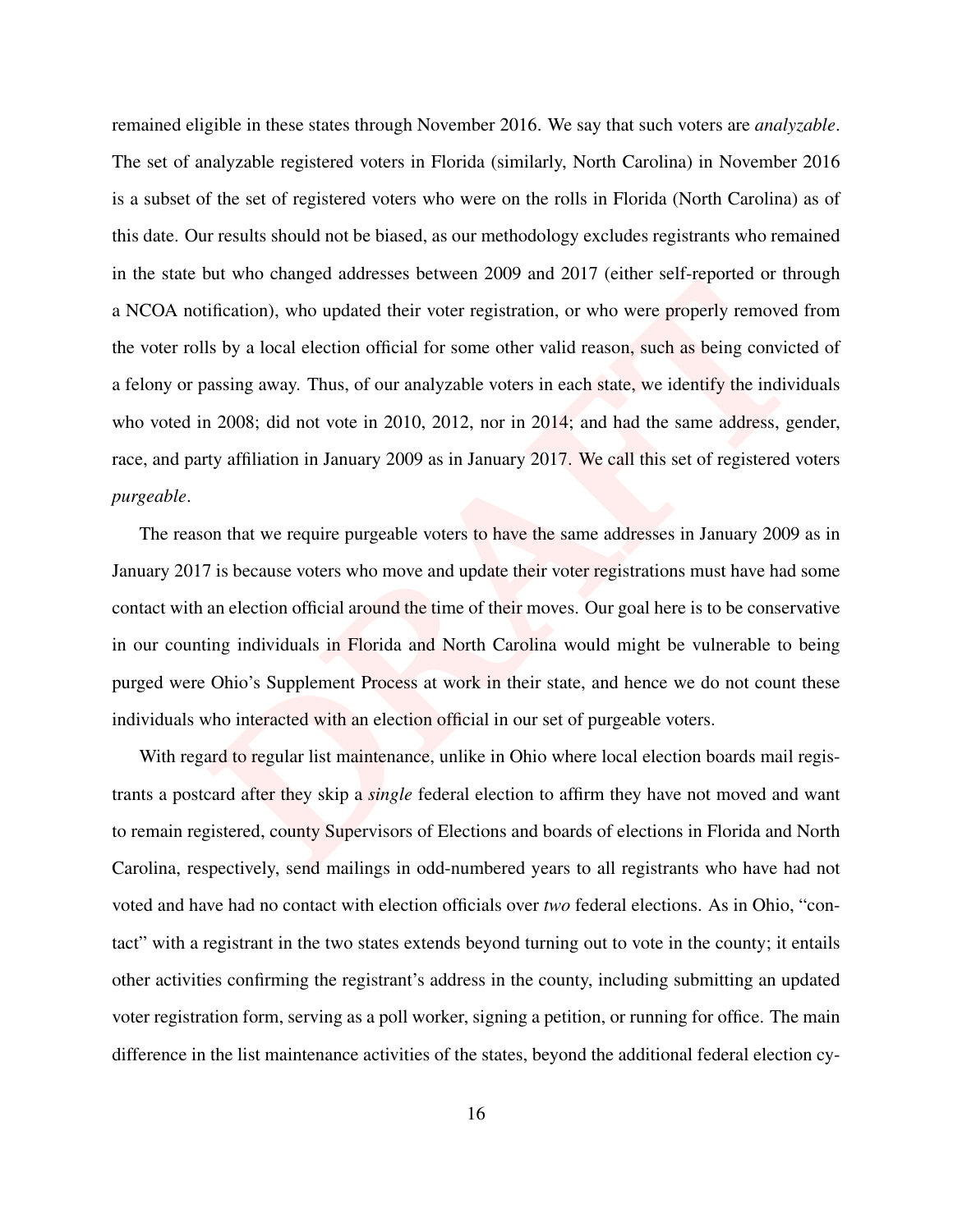cle in which the registrant did not vote, then, is the means by which voters who miss an election are contacted. Unlike Ohio, county election officials in the two states mail a non-forwardable registration verification card with a postage prepaid, pre-addressed return card to those registrants who are inactive over two federal election periods. If the returned card is not returned as undeliverable, the election board deems the registrant's address as verified, and the registrant remains active.<sup>[20](#page-0-0)</sup>

Of the purgeable voters in Florida and North Carolina, some cast votes in November 2016 and others did not. The extent that some purgeable registrants did vote in 2016 is *ipso facto* a measure of the extent to which some registered voters exercise their franchise, temporarily drop out of electoral life, and then reassert their franchise.

# Classifying and counting registered voters in Florida and North Carolina vulnerable under Ohio's Supplemental Process

beard details and Exploration didentical and North Carolina, some cast votes in November<br>
id not. The extent that some purgeable registrants did vote in 2016 is *ipso fa*<br>
the extent to which some registered voters exercis So, who are Florida and North Carolina's nonvoters who might be vulnerable to removal under Ohio's Supplemental Process? Furthermore, are some voter types more prone to be purged for nonvoting than others? And, does the purging of eligible but irregular voters have a differential impact on minorities, those registered with a particular political party (or who are unaffiliated with a party), younger or older voters, or those living in poorer or wealthier neighborhoods?<sup>21</sup>

<sup>20</sup>For North Carolina, see NCGS  $\S163A-877(d)(2)$ , "List maintenance," available at [https://www4.ncleg.net/enactedlegislation/statutes/html/](https://www4.ncleg.net/enactedlegislation/statutes/html/bychapter/chapter_163a.html) [bychapter/chapter\\_163a.html](https://www4.ncleg.net/enactedlegislation/statutes/html/bychapter/chapter_163a.html) (last accessed May 31, 2018). For Florida, see F.S. 98.065, "Registration list maintenance programs," available at [http://www.leg.state.](http://www.leg.state.fl.us/statutes/index.cfm?App_mode=Display_Statute&Search_String=&URL=0000-0099/0098/Sections/0098.065.html) [fl.us/statutes/index.cfm?App\\_mode=Display\\_Statute&Search\\_String=](http://www.leg.state.fl.us/statutes/index.cfm?App_mode=Display_Statute&Search_String=&URL=0000-0099/0098/Sections/0098.065.html) [&URL=0000-0099/0098/Sections/0098.065.html](http://www.leg.state.fl.us/statutes/index.cfm?App_mode=Display_Statute&Search_String=&URL=0000-0099/0098/Sections/0098.065.html) (last accessed July 12, 2018).

 $^{21}$ As mentioned above, any estimate of how many registered voters might be expunged under Ohio's Supplmental Purge is conditional upon registrants both receiving and responding to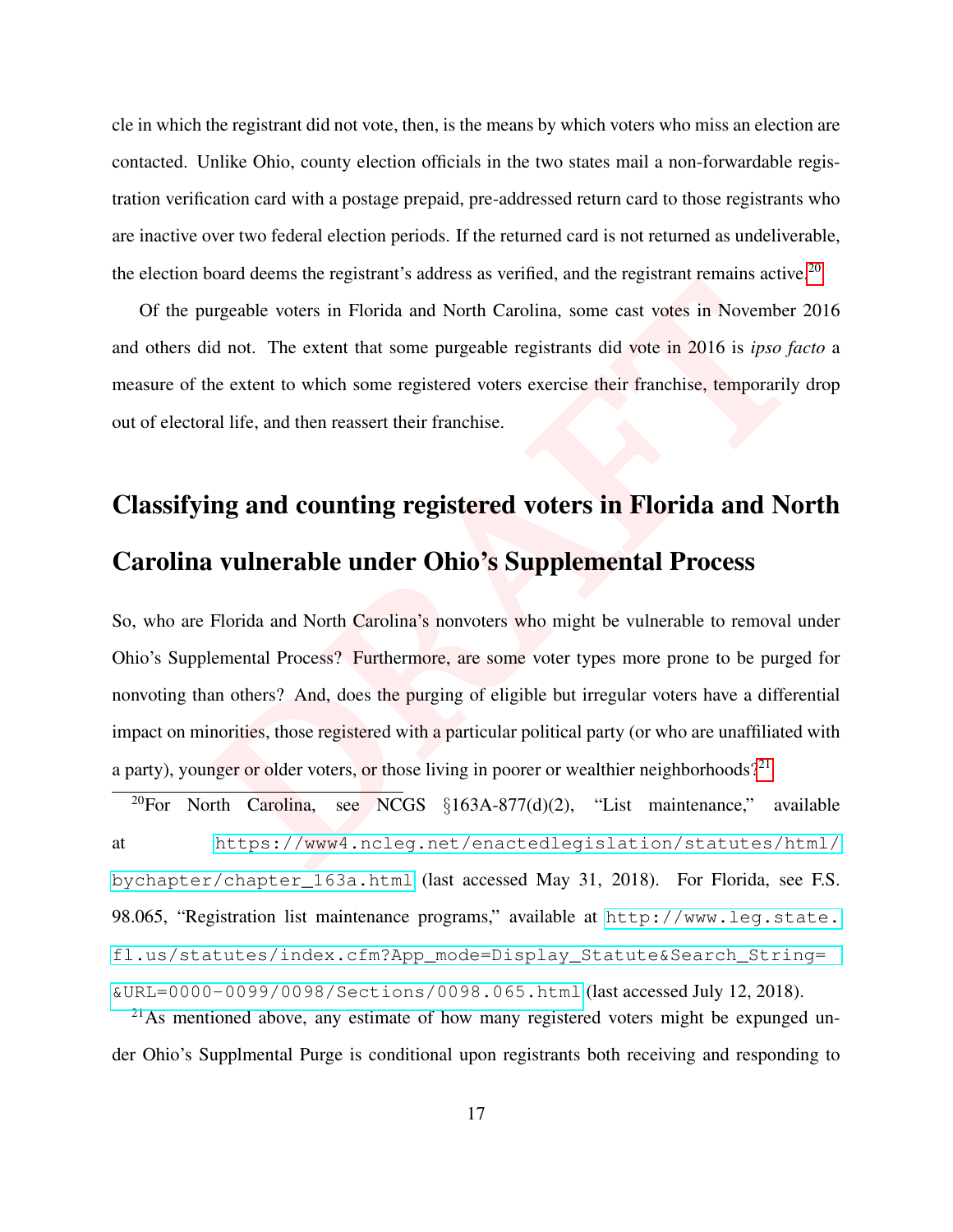## Race/ethnicity and vulnerability to an Ohio-like purge

We start by considering the racial/ethnic breakdown of the registered voter pools in Florida and North Carolina. The top row of Table [1](#page-20-0) provides the racial/ethnic composition of Florida's more than 12 million black, Hispanic, and white registered voters in January 2017 ("Voter File"). These three groups constitute approximately 93 percent of Florida's registered voter pool. Table [2](#page-20-1) and its top row are analogous for North Carolina and its roughly 8 million black and white registered voters who, as of January 2017, constituted approximately 92 percent of registered voters. While there are other racial/ethnic groups in Florida and North Carolina beyond those listed in Tables [1](#page-20-0) and [2,](#page-20-1) these groups are relatively small and we do not engage them here.

constitute approximately 93 percent of Florida's registered voter pool. Table 2<br>
re analogous for North Carolina and its roughly 8 million black and white regis<br>
as of January 2017, constituted approximately 92 percent of The second row in Tables 1 and 2 describes the breakdown of analyzable voters in Florida and North Carolina, respectively. Recall that this category excludes registrants who died after January 2009, were convicted of a felony or adjudicated mentally incompetent, or moved from the state.<sup>[22](#page-0-0)</sup> a postcard mailed to them by a local elections official. The response rate, of course, ranges from zero percent to 100 percent. In a study conducted in 2014 for the State of Washington, [Mann and Pryor](#page-32-14) (2014) find that roughly five percent of eligible voters not registered in the state (but who were previously registered in another state before moving to Washington) responded to a notice informing them that they were eligible to register to vote. They report that this rate is substantially higher than the success rate of third party voter registration efforts, such as those conducted by the Voter Participation Center, which mails a paper voter registration application to eligible voters in select states. For our purposes, it appears that most (approximately 95 percent) individuals who were previously registered in another state do not respond to a unsolicited mailing asking them to register in their new state of residence. Report available at [https://www.sos.wa.gov/\\_assets/elections/2013-eric-voter](https://www.sos.wa.gov/_assets/elections/2013-eric-voter-registration-in-washington-state-final-3-20-2014.pdf)[registration-in-washington-state-final-3-20-2014.pdf](https://www.sos.wa.gov/_assets/elections/2013-eric-voter-registration-in-washington-state-final-3-20-2014.pdf) (last accessed July 16, 2018.

 $22$ For a Florida registered voter to be classified as analyzable, the voter status field for this indi-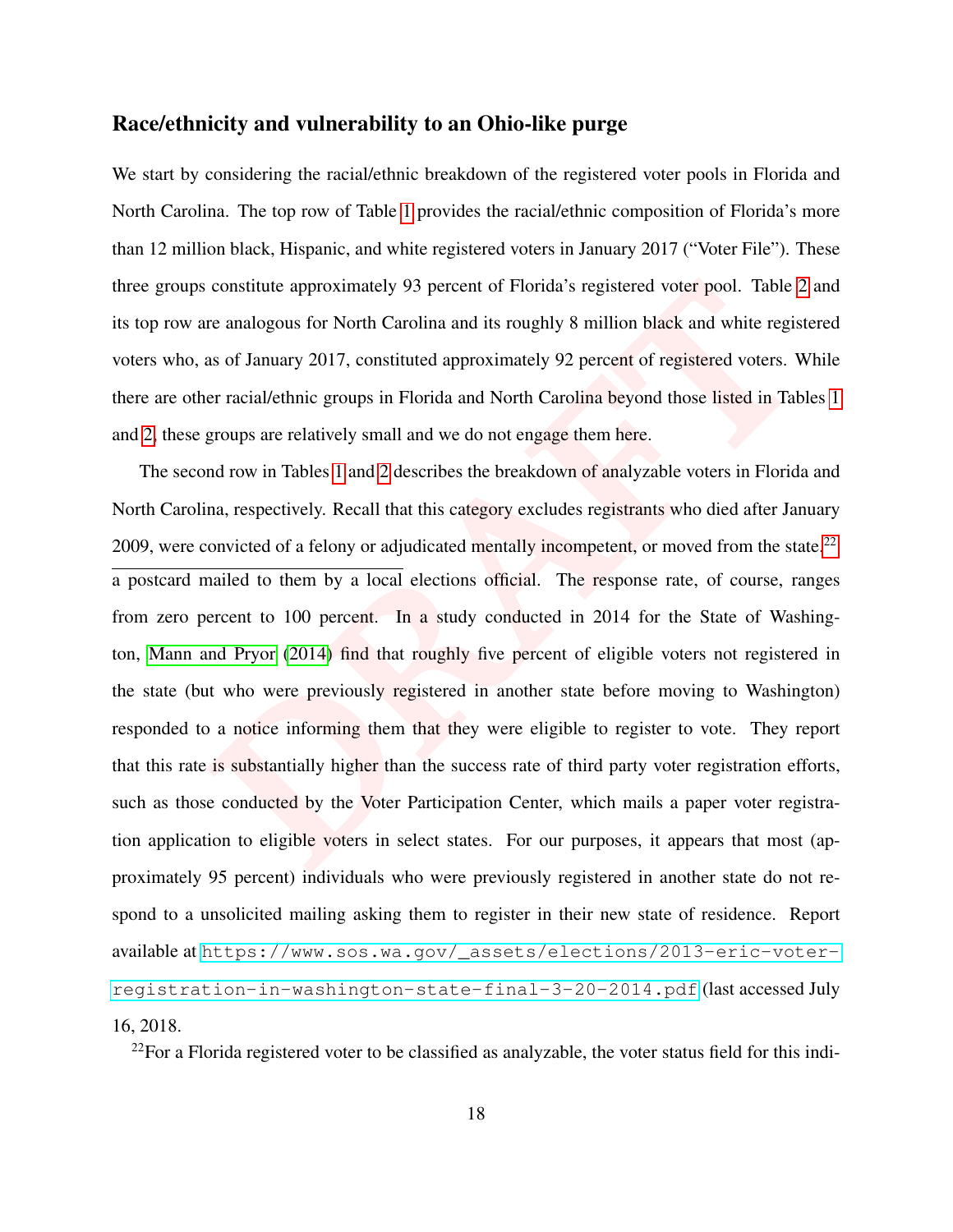<span id="page-20-0"></span>

| Type                      |       | Black Hispanic | White |
|---------------------------|-------|----------------|-------|
| Voter file                | 13.77 | 16.95          | 69.28 |
| Analyzable                | 13.17 | 13.82          | 73.01 |
| Purgeable                 | 12.84 | 17.49          | 69.67 |
| Purgeable 2016 voters     | 9.20  | 20.91          | 69.89 |
| Purgeable 2016 non-voters | 14.12 | 16.29          | 69.59 |

Table 1: Race/ethnicity and voter type in Florida

Table 2: Race and voter type in North Carolina

| Type                      | <b>Black</b> | White |
|---------------------------|--------------|-------|
| Voter file                | 24.07        | 75.93 |
| Analyzable                | 23.14        | 76.86 |
| Purgeable                 | 22.08        | 77.92 |
| Purgeable 2016 voters     | 13.60        | 86.40 |
| Purgeable 2016 non-voters | 24.82        | 75.18 |

<span id="page-20-1"></span>Table 2: Race and voter type in North Carolina<br>
Type<br> [D](#page-20-0)lack White<br>
Voter file<br>
2.107 75.93<br>
Analyzable<br>
Purgeable 22.08 77.92<br>
Purgeable 2016 voters 13.60 86.40<br>
Purgeable 2016 voters 13.60 86.40<br>
Purgeable 2016 non-voters The third row of Tables 1 and 2 displays, respectively, the racial/ethnic and party breakdown of the registrants who voted in the 2008 General Election in Florida (177,609) or in North Carolina (174,737), remained registered at the same address in January 2009 and January 2017, but who skipped the 2010, 2012, 2014, and 2016 General Elections. These are the purgeable registered voters as we have defined them, as so-called purgeables constitute the universe of registered voters who would have been targeted for removal if Ohio's Supplemental Process were in place in Florida and North Carolina had they not responded to a simple postcard asking them to affirm their address and that they wanted to stay on the voter rolls.

In the fourth row of Tables 1 and 2, we provide the breakdown of a further subset of purgeable registered voters: registrants who could have been expunged from the voter rolls after not voting in 2010 but who actually turned out to vote in the 2016 General Election. Our simulations reveal that as many as 88,752 purgeable registered voters—46,324 in Florida and 42,428 in North Carolina vidual must not be denoted "PRE" in either the January 2009 or the January 2017 voter files. Similarly, for a North Carolina registered voter to be denoted as analyzable, the field "voter\_status\_desc" must be either "ACTIVE" or "INACTIVE" in both the January 2009 or the January 2017 voter files.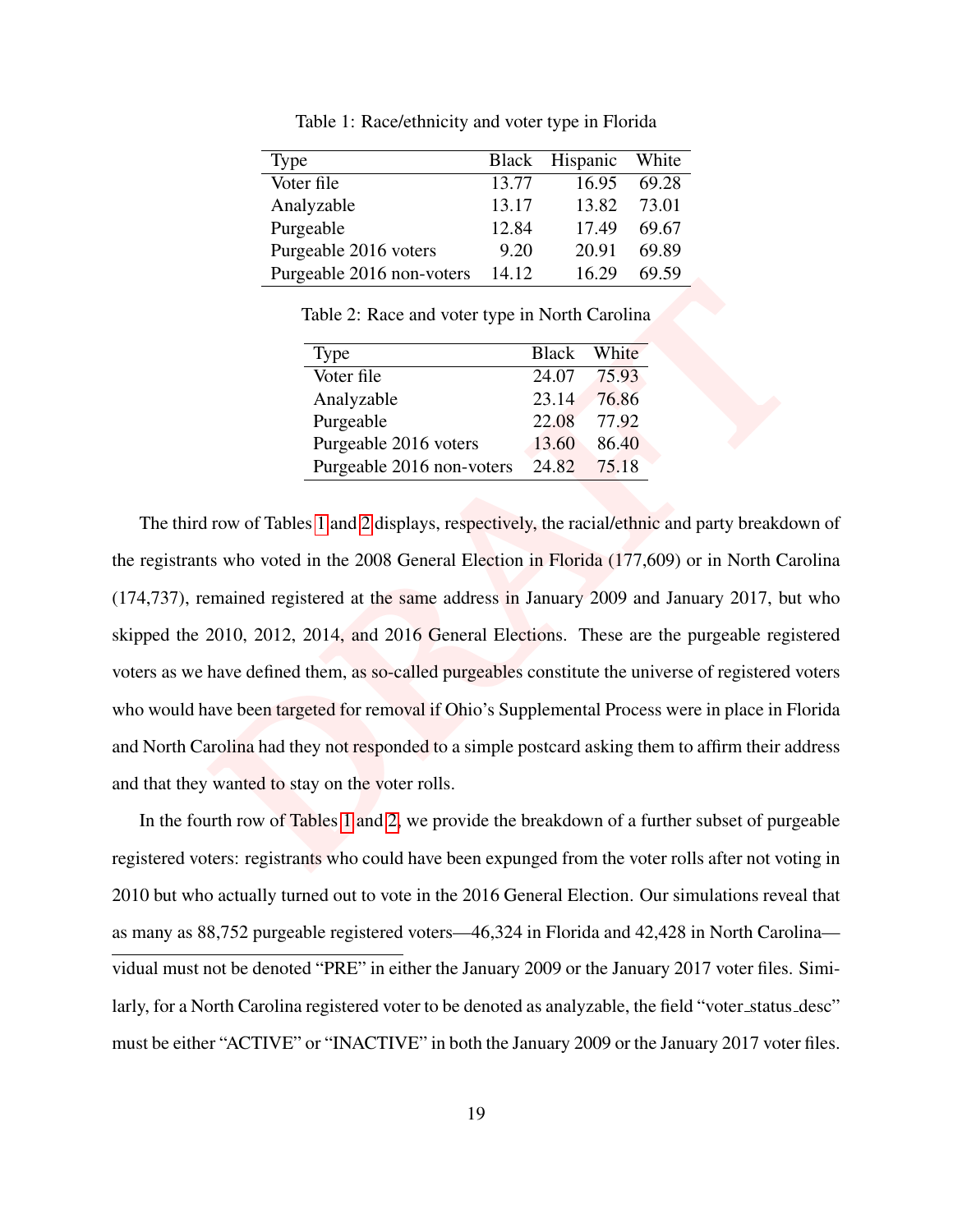turned out to vote in the presidential election. We refer to this subset as *purgeable 2016 voters*, that is, registrants who under Ohio's system would have been removed for skipping three consecutive federal elections after voting in 2008, but who cast a ballot in 2016 after eight years of sitting on the sidelines. Finally, in the fifth row of both Tables, we identify the subset of purgeable registrants who last voted in 2008, remained registered at the same address over the eight year period and who did not vote in a federal election during that time span, and who failed to vote again in 2016. We refer to this subset as *purgeable 2016 non-voters*. Habitual voters these are not, as the last federal general election in which they cast a ballot was in 2008. Yet, there is no evidence that these registrants over the eight year tie span have moved, been convicted of a felony or adjudicated incompetent, or died.

Figure 11 External election during that time span, and who failed to vote and factors in a federal election during that time span, and who failed to vote again in 2 this subset as *purgeable 2016 non-voters*. Habitual vote To understand the potential differential impact an Ohio-like Supplemental Purge system of voter removal would have in Florida, we begin with an examination of the variance within the race/ethnic category, across voter types. We limit our analysis to a universe of registered voters in Florida who are black (13.8 percent), Hispanic (17.0 percent), and white (69.3 percent), circa 2017. Of analyzable voters in Florida, 13.2 percent are black, 13.8 percent are Hispanic, and 73.0 percent are white. This indicates that white registrants make up a higher percentage of those who are analyzable, relative to blacks, and especially relative to Hispanics who are registered voters. Although we do not know why there is such a steep drop in the percentage of Hispanics who were registered in 2009 but who are no longer in this subset in 2017, the drop suggests that Hispanic registrants are dying, moving, being convicted of a felony or adjudicated incompetent, or voluntarily taking themselves off the rolls at a higher of rate than white or black registrants.

When looking at registrants who could be potentially purged in Florida, approximately 12.8 percent are black, 17.5 percent Hispanic, and 69.7 percent white. The composition of the pool of purgeable voters who are white is three percentage points fewer than that of the pool of analyzable registered voters; it is only slightly lower for black purgeable registrants. However, Hispanic voters in Florida's pool of purgeable registrants account for a much greater share than their relative share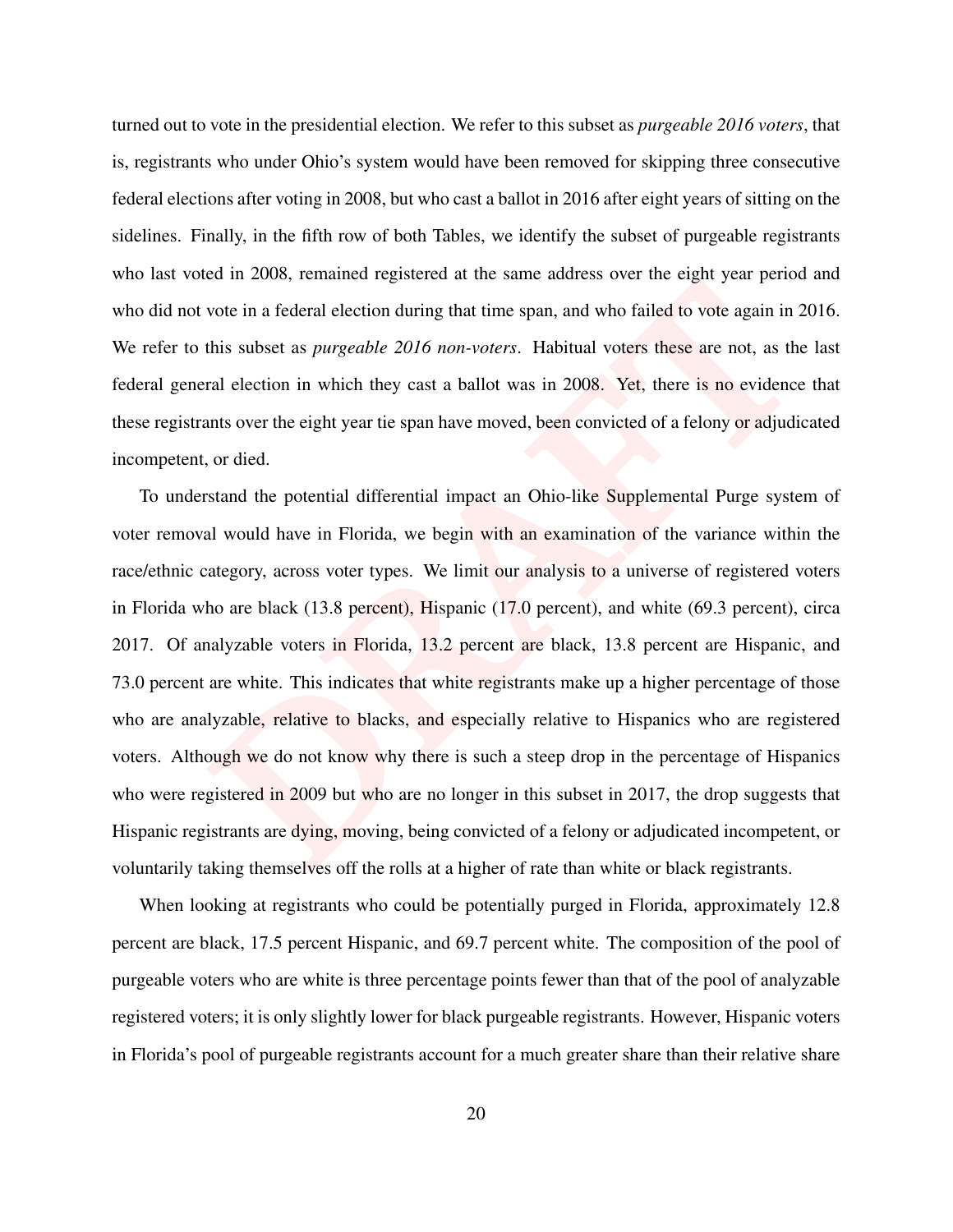in the analyzable universe of registered voters. If we assume that the three racial/ethnic groups in Florida might have equivalent postcard response rates following the 2010 General Election (and who subsequently skipped the 2012 and 2014 federal elections), we find that lay Hispanic voters would be more likely to be purged in Florida than white or black registered voters, assuming that an Ohio-like Supplemental Process were implemented there.

solution and the 2016 than the magnetic method of the state and the state and the state again remains stable; the share of black r are to the pool of registranty (down more than three percentage points), to just nine perce As for those registered voters in Florida's purgeable pool who chose to exercise their franchise and turned out in the 2016 election, the white share again remains stable; the share of black registrants, however, drops significantly (down more than three percentage points), to just nine percent of the purgeable pool of registrants who voted after eight years of dormancy. More notably, the Hispanic share of purgeable registrants in Florida who voted in 2016 increased to nearly 21 percent, a rate much higher than either their share of analyzable or purgeable registered voters. This indicates that, of those voters in Florida who could have been expunged from the rolls because of inactivity for eight years, Hispanics were much more likely to exercise their franchise in 2016 than blacks. Had Ohio's Supplemental Process been in effect in Florida, if any of these dormant voters not returned a post card after the 2010 election affirming they wanted to remain on the rolls, and then skipped the following two elections, they would not have been permitted to vote in 2016. Conversely, our Florida results reveal that black purgeable voters who last voted in 2008 were much less likely to vote in 2016 than comparable white or Hispanic purgeable registrants.

We find similar patterns for black and white registered voters in North Carolina. Black and white registrants in the state account for roughly the same percentage of registered voters, analyzable registrants, and purgeable registrants, as shown in Table [2.](#page-20-1) Blacks, however, comprise a much smaller percentage of purgeable registrants who turned out to vote in 2016, indicating that white registrants who had last cast a ballot in 2008, and who hypothetically could have been at risk of being purged from the rolls had they not returned a postcard after skipping the 2010 General Election, were much more likely to vote in the 2016 presidential election.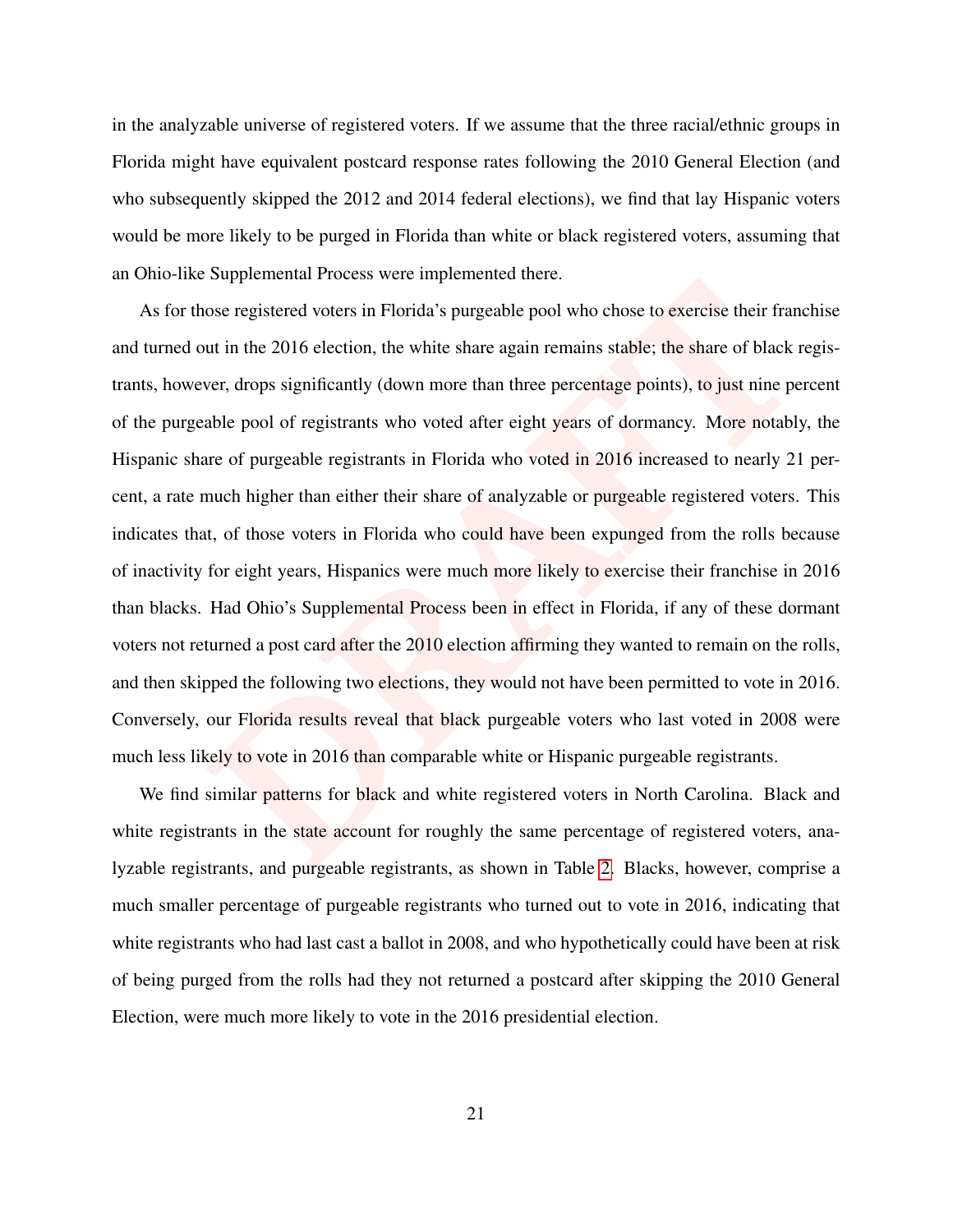## Party affiliation and vulnerability to being purged

ourging protocol has partisan consequences for a given electorate, it can have celection winners as well. Due to ballot secrecy, we cannot observe whether any giantified and or North Carolina voted for a Democratic or Repu Beyond race/ethnicity, we also are interested in the partisan breakdown of registered voters in Florida and North Carolina who, hypothetically, would be vulnerable to being excised from the voter rolls in the two states if they had implemented Ohio's Supplemental Process. To the extent that a voter purging protocol has partisan consequences for a given electorate, it can have consequences for election winners as well. Due to ballot secrecy, we cannot observe whether any given voter in Florida or North Carolina voted for a Democratic or Republican candidate in any election. However, we can observe voters' self-selected partisan affiliations, and we turn to them now.

<span id="page-23-0"></span>The top row of Table 3 provides voter file percentages in Florida of registered Democrats, Republicans, and those unaffiliated with a party. Table 4 does the same for North Carolina.<sup>23</sup>

Table 3: Party and voter type in Florida

| Type                      | Democratic | No party | Republican |
|---------------------------|------------|----------|------------|
| Voter file                | 38.21      | 25.19    | 36.61      |
| Analyzable                | 39.95      | 18.64    | 41.40      |
| Purgeable                 | 44.58      | 23.51    | 31.90      |
| Purgeable 2016 voters     | 41.63      | 24.88    | 33.49      |
| Purgeable 2016 non-voters | 45.63      | 23.03    | 31.35      |

Table 4: Party and voter type in North Carolina

<span id="page-23-1"></span>

| <b>Type</b>               | Democratic | Republican | Unaffiliated |
|---------------------------|------------|------------|--------------|
| Voter file                | 39.42      | 30.58      | 30.00        |
| Analyzable                | 43.25      | 33.26      | 23.49        |
| Purgeable                 | 44.05      | 26.78      | 29.17        |
| Purgeable 2016 voters     | 39.27      | 29.93      | 30.80        |
| Purgeable 2016 non-voters | 45.59      | 25.77      | 28.64        |

 $23$ As of January 2017, the three most common party affiliations in Florida are Democratic (approximately 37.1 percent), Republican (35.6 percent), and No Party Affiliation (24.6 percent). In North Carolina, the three most common affiliations are Democratic (40.3 percent), Republican (30.0 percent), and Unaffiliated (29.2 percent).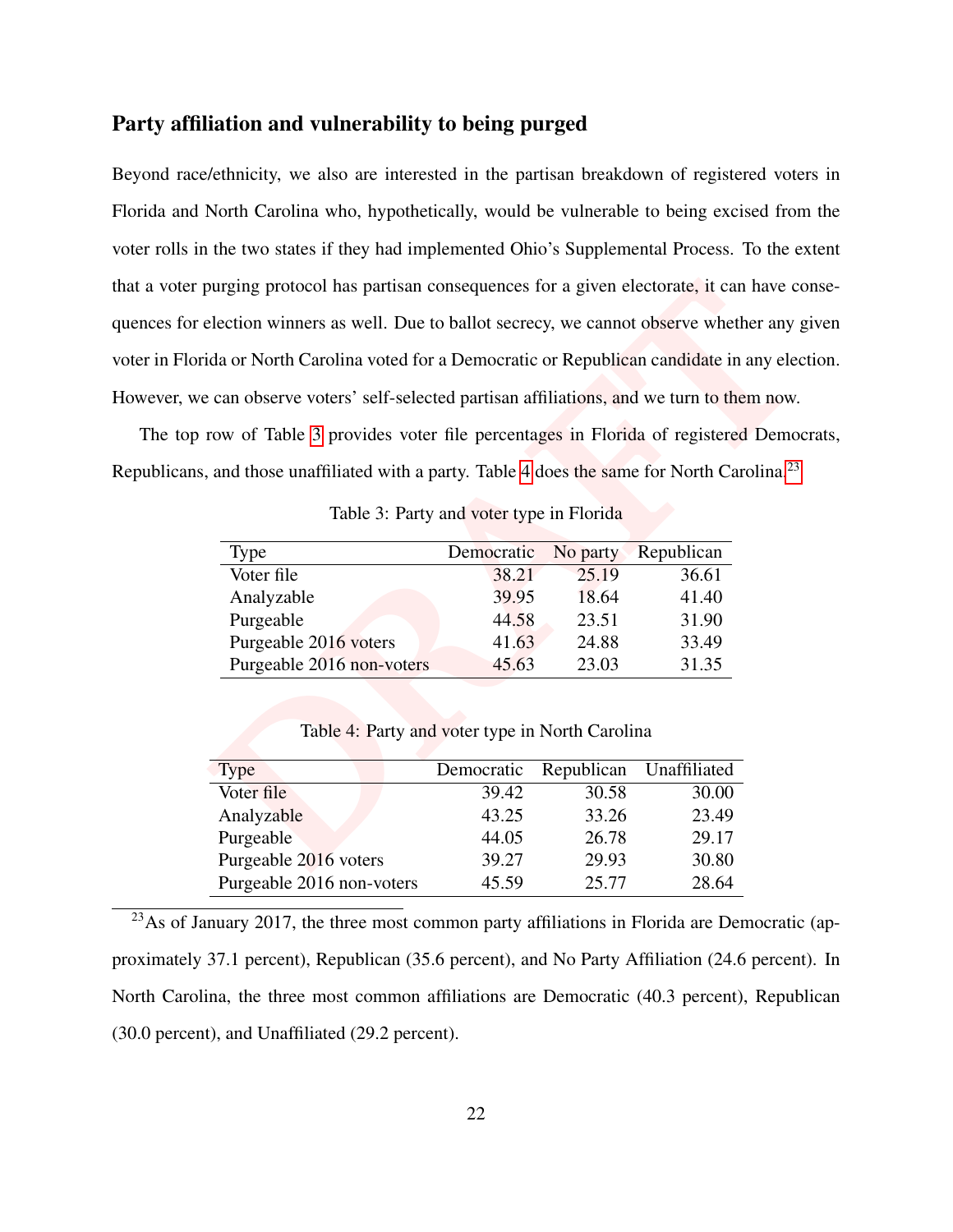In Florida, as Table [3](#page-23-0) reports, relative to our pool of registered voters who are analyzable, Democratically-affiliated registered voters (44.6 percent) and registered voters with no party affiliation (23.5 percent) comprise a much greater share of purgeable voters than Republican-affiliated registered voters (31.9 percent) under an Ohio-like Supplemental Process. Indeed, nearly 10 percentage points fewer Republicans would be in an Ohio-like purgeable pool in Florida, compared to their share of the analyzable pool of registered voters (41.4 percent). However, with regard to the party registrations of those who actually voted in the 2016 General Election, Republicans and those not affiliated with a party comprise a slightly greater share (33.5 percent and 24.9 percent, respectively), and Democrats a slightly smaller share (41.6 percent), relative to their associated shares of purgeable registrants.

or the many about the many back of the many back of the many particular some and be many and be many back to the many about the gainstrations of those who actually voted in the 2016 General Election, Republicant lilated wi In North Carolina, we find similar patterns across party registrations of analyzable and purgeable voters. Republicans account for a larger share (33.3 percent) of those in our analyzable pool (relative to their share in the voter file), but they account for a considerably smaller share of party registrants who are purgeable (26.8 percent). In contrast, registrants unaffiliated with a party comprise 23.5 percent of the analyzable pool, but 29.2 percent of those who could have been purged had North Carolina had an Ohio-like Supplemental Process in place. The share of Democrats who are purgeable (44.1 percent) is only slightly higher than the share of Democrats in the analyzable pool (43.3 percent). As for the registrants who would have been purged in North Carolina if they did not respond to a postcard following the 2010 election who voted in 2016 for the first time in eight years, Democrats comprised a much smaller share (39.3 percent) of the purgeable voter pool than their share in the purgeable pool of registrants (44.1 percent), while the share of Republican registrants who voted exceed their share in the purgeable pool. The unaffiliated share in both the purgeable and purgeable voter pools remained relatively stable.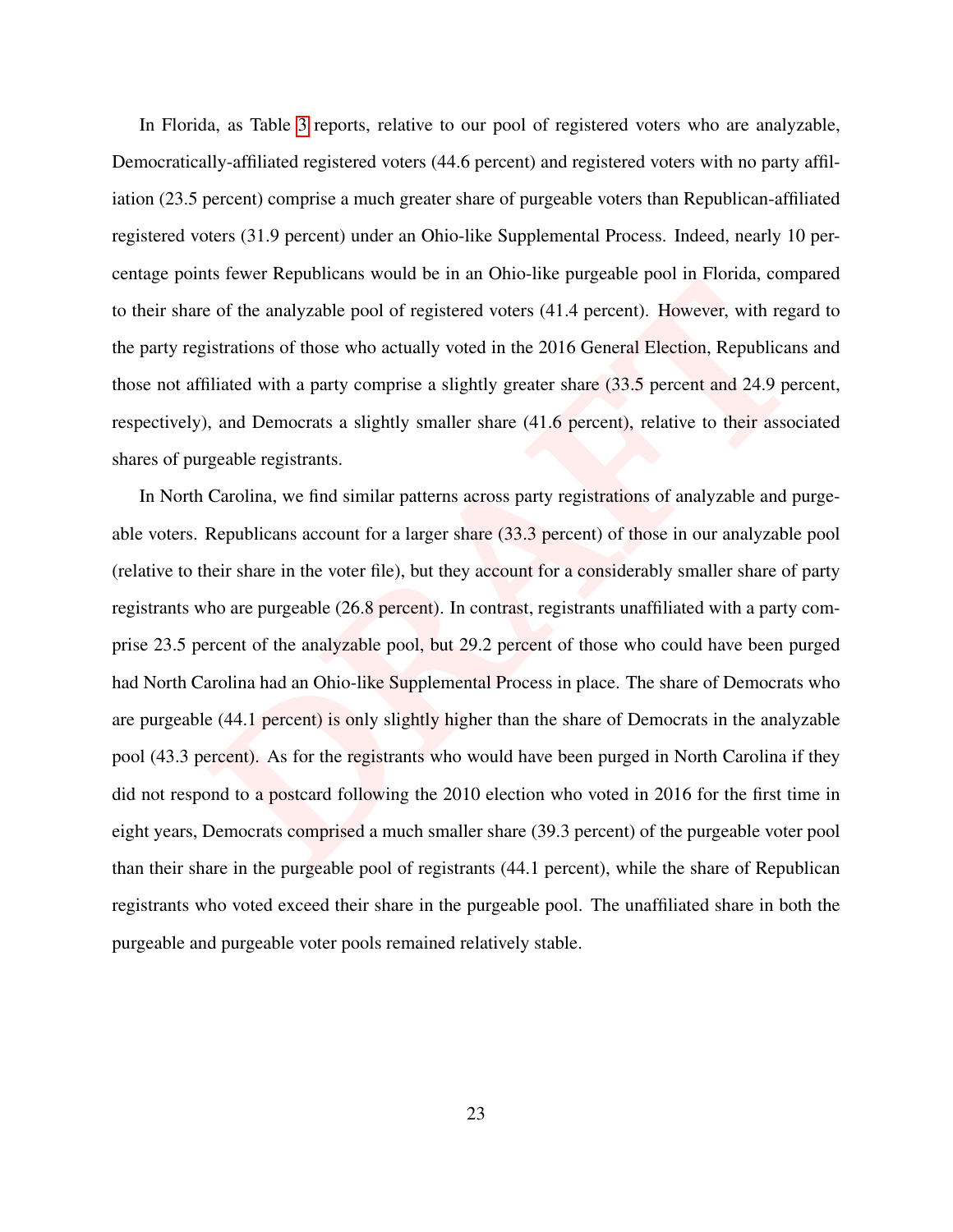### Age and vulnerability to being purged

Drawing on the voter files of the two states, we are also able to assess the age distribution of registered voters in Florida and North Carolina who would be vulnerable to being purged under an Ohio-like Supplemental Process system. Figure [1](#page-25-0) displays the age distribution (by year) of registered voters in Florida's pools of anaylzable and purgeable voters. As the figure reveals, the distribution of registrants in the purgeable pool differs considerably from the analyzable pool, most notably, that registrants who would be purged prior to the 2016 General Election becasue they failed to vote in a federal election since 2008 are much more likely to be younger voters (26 through 34 years old). We a very similar pattern in North Carolina, as Figure 2 displays.



<span id="page-25-0"></span>Figure 1: Age in Florida for analyzable and purgeable registered voters

## Wealth and vulnerability to being purged

While containing details about the race/ethnicity, party, and age of registrants, Florida and North Carolina voter files do not contain data on registered voter income and/or wealth. Accordingly, we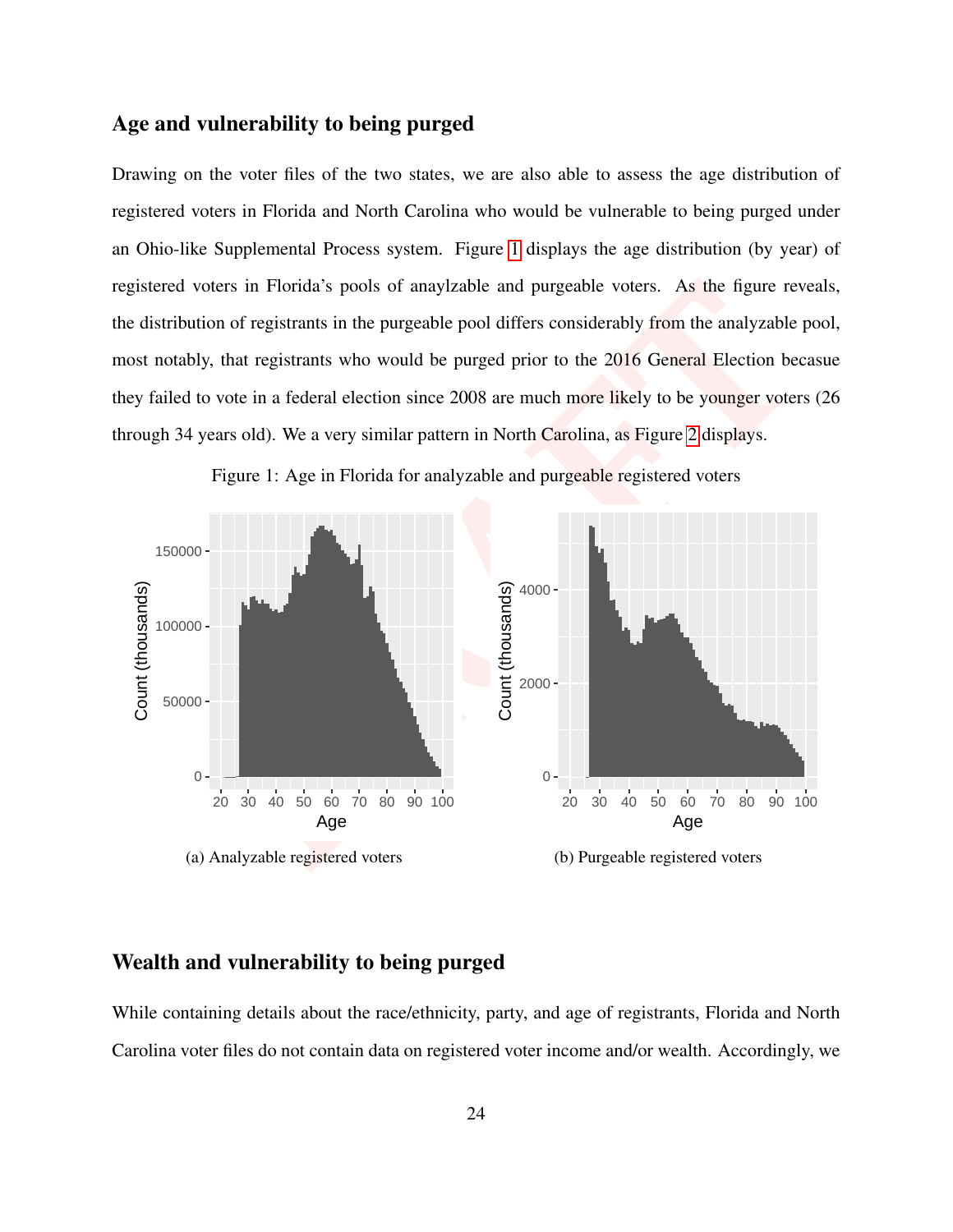<span id="page-26-0"></span>

Figure 2: Age in North Carolina for analyzable and purgeable registered voters

merge zip code-level registered voter data with United States Census figures on median household income in 2016.<sup>24</sup> For each zip code in Florida and North Carolina, we calculate the percentage of analyzable registered voters who are purgeable, and we plot this against median household income reported in the 2016 census (ignoring zip codes with fewer than ten analyzable registered voters). Results for Florida and North Carolina are in Figure 3 and 4, respectively.<sup>25</sup>

<sup>24</sup>In particular, we purchased zip code data from Cubit Planning Inc. [https://www.](https://www.incomebyzipcode.com) [incomebyzipcode.com](https://www.incomebyzipcode.com) (last accessed July 15, 2018) and merged the column titled "Median household income in the past 12 months (in 2016 inflation-adjusted dollars" using the zip code field titled "Zip (ZCTA)." The corresponding zip code fields in the Florida and North Carolina voter files are, respectively, "ResidenceZipcode" and "zip\_code."

 $^{25}$ In Florida, there are 1,008 (912) zip codes with analyzable (purgeable) registered voters. Requiring at least ten analyzable voters and a valid figure for median household income yields 936 usable zip codes. In North Carolina, there are 850 (815) zip codes with analyzable (purgeable) registered voters. Requiring at least ten analyzable voters and a valid figure for median household income yields 772 usable zip codes.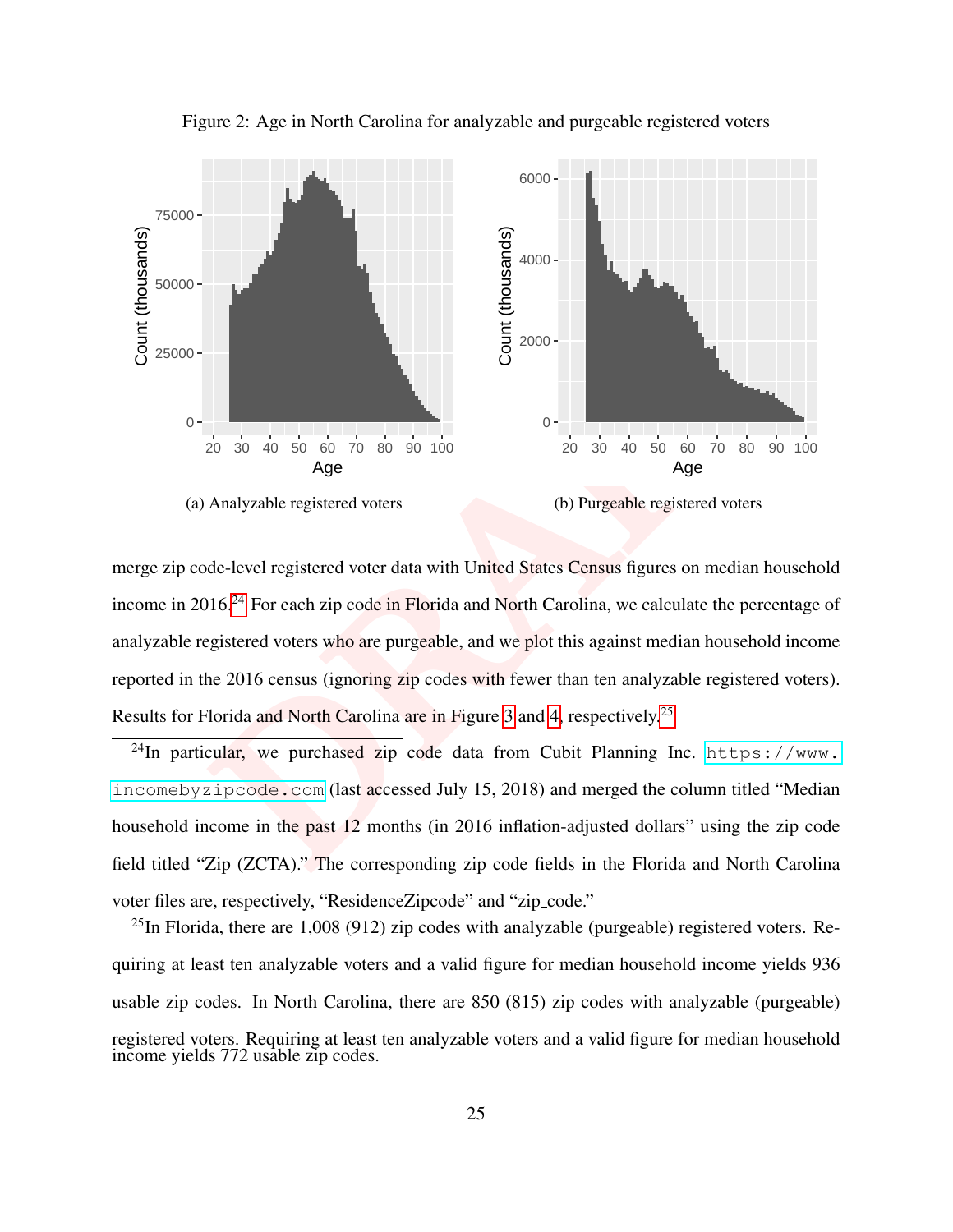<span id="page-27-0"></span>

Figure 3: Income and percent purgeable across zip codes in Florida

*Note: each dot represents a zip code in Florida that has at least ten analyzable registered voters. Dot size is proportional to number of analyzable registered voters in each zip code, and the superimposed yellow line is a linear regression weighted by number of analyzable registered voters.*

Zip code areas, which for simplicity we call zip codes, are aggregate units, and this limits our ability to draw individual-level conclusions from them. Nonetheless, we observe in Figure [3](#page-27-0) that, in Florida, there is a negative correlation between the fraction of a zip code that is purgeable with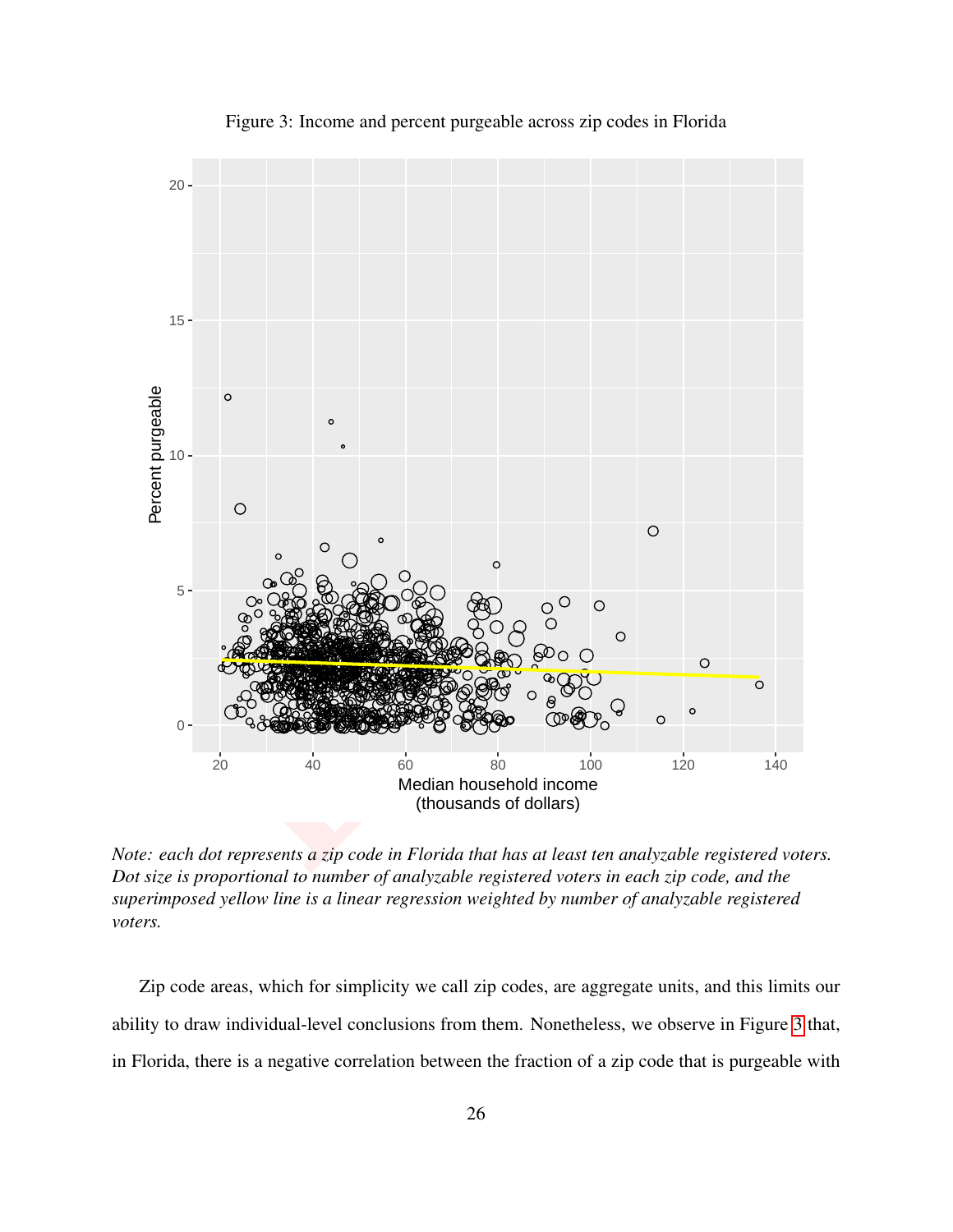the median household income in the zip code. This is consistent with the idea that individuals who have disproportionately greater income are disproportionately less likely to be purgeable. Of course, the potential ecological fallacy here is one in which neighbors of high income individuals, who themselves do not have high income, are not purgeable. We find a similar relationship between income and purgeability in North Carolina, which is summarized in Figure [4.](#page-29-0)

# **Conclusion**

**Examplemental Solution** and North Carolina, Findinian and North Carolina interests of purging infrequent voters from the rolls? Extrapolating from our redividual-level voter records from Florida and North Carolina, if Ohi What are the effects of purging infrequent voters from the rolls? Extrapolating from our results that rely on individual-level voter records from Florida and North Carolina, if Ohio's Supplemental Process were to be implemented across the country, potentially millions of registered voters who do not move, do not otherwise become ineligible to vote, fail to respond to a non-certified postcard notification, and then skip several more federal elections, could be targeted for removal from a jurisdiction's voter rolls. As our findings reveal, many of these infrequent voters actually do eventually chose to vote, if only every other presidential election. Our results suggest as well that the impact of adopting Ohio's Supplemental Process in other states might not only have the potential effect of disenfranchising many infrequent voters, but that such a regime could disproportionately impact minority voters, younger voters, and those residing in poorer neighborhoods.

Some caveats are in order. First, at this time it is unclear that our findings are necessarily generalizeable beyond Florida and North Carolina. For instance, registrants purged by a Supplemental Process in a state that allows Same Day or Election Day Registration could re-register if they turned out, like Larry Harmon did, and were informed by pollworkers that they were no longer on the rolls.[26](#page-0-0) Second, our main result—that some 350 thousand registered voters in Florida and

<sup>26</sup>A list of states with Same Day Registration is available at [http://www.ncsl.org/](http://www.ncsl.org/research/elections-and-campaigns/same-day-registration.aspx) [research/elections-and-campaigns/same-day-registration.aspx](http://www.ncsl.org/research/elections-and-campaigns/same-day-registration.aspx) (last accessed July 21, 2018).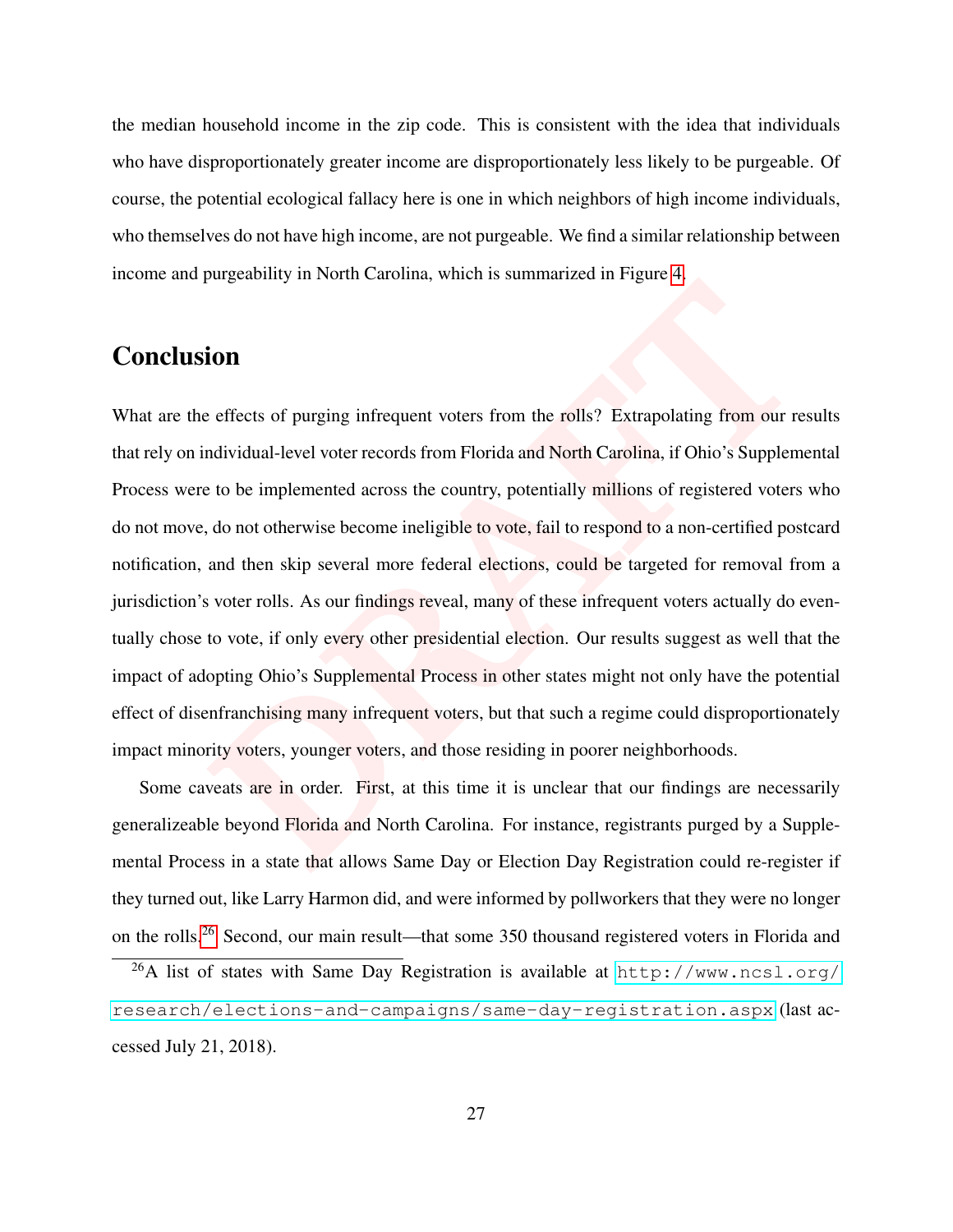<span id="page-29-0"></span>

Figure 4: Income and percent purgeable across zip codes in North Carolina

*Note: each dot represents a zip code in North Carolina that has at least ten analyzable registered voters. Dot size is proportional to number of analyzable registered voters in each zip code, and the superimposed yellow line is a linear regression weighted by number of analyzable registered voters.*

North Carolina were vulnerable to being purged were a supplemental list maintenance system like Ohio's been in place in these two states, and that nearly 90 thousand of these infrequent voters turned out in the 2016 General Election after not voting in the previous three General Elections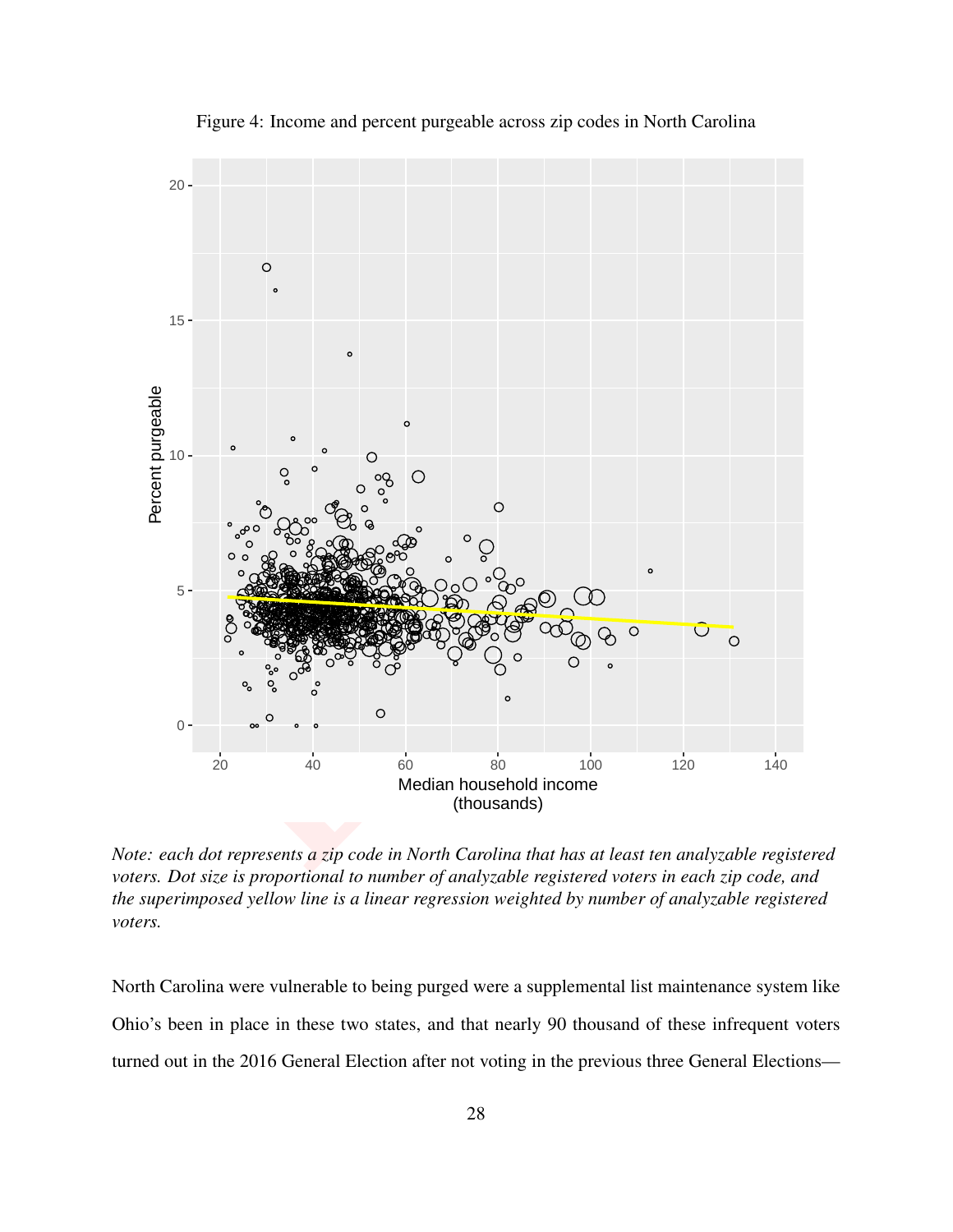is conditioned on how many of these inactive registrants would have not responded to a postcard after skipping the 2010 General Election. Third, our findings regarding the impact that a supplemental purge protocol might have on racial/ethnic groups, partisans and nonpartisans, younger and older registrants, and poorer and wealthier individuals, may be conditioned by the particular eightyear timespan of our analysis. The various compositions in the two states of analyzable, purgeable, and purgeable registered voters who voted in 2016 might look different if our analysis ran from, say, January 2007 through January 2015, as other kinds of registrants may have voted in the 2006 midterm elections, skipped the 2008 presidential election, not returned a postcard confirming an address, and then skipped the 2010 and 2012 general elections.

be registered voters who voted in 2016 might look different if our analysis ran 1<br>
2007 through January 2015, as other kinds of registrants may have voted in the<br>
2007 through January 2015, as other kinds of registrants ma Leaving aside normative concerns of who should or should not vote be permitted to cast a ballot [\(Brennan](#page-31-2) 2011), the question remains as to whether otherwise qualified registrants who abstain from casting a ballot for some time should be permitted to remain on the voter rolls. As the United States Supreme Court recently ruled, the right not to vote does not appear to have the same sanctity as the constitutional right to vote, as granted under the Fifteenth Amendment. In an effort to maintain accurate voter registration lists, election authorities have the power to purge eligible registrants, including those, such as Ohio's Larry Harmon, who might be exercising their right not to cast a ballot. As our preliminary analysis shows, however, the effort by local election boards to clean voter rolls of registrants they suspect are no longer eligible to vote—ostensibly to prevent election fraud and maintain clean vote rolls—risks disenfranchising legal registrants, many of whom have taken a hiatus from federal elections but who may want to exercise their franchise in a future election.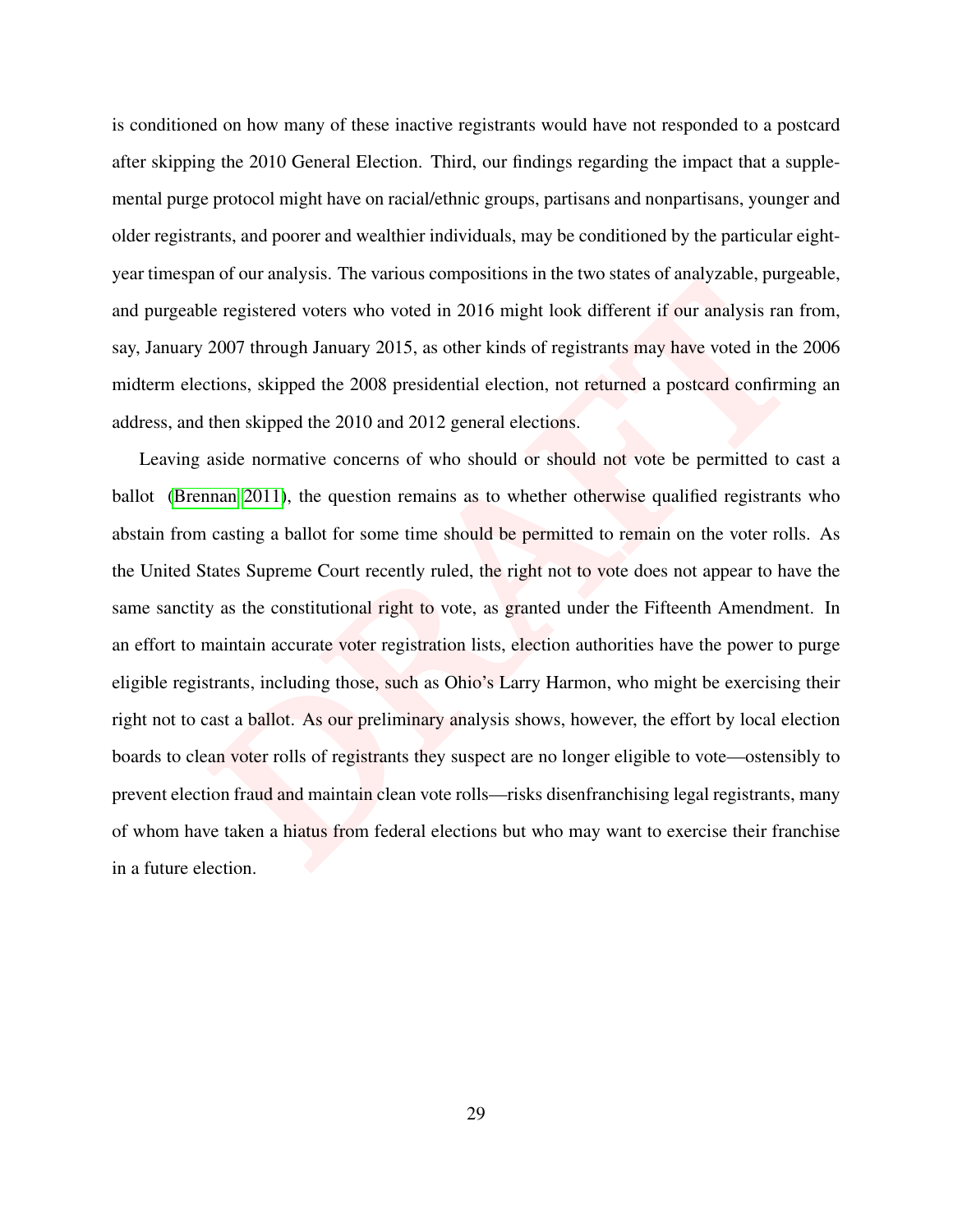# References

- <span id="page-31-4"></span>Ansolabehere, Stephen and Eitan Hersh. 2014. Voter registration: The process and quality of lists. In *The measure of American elections*, ed. Barry C. Burden, and Charles Stewart III. Cambridge University Press pp. 61–90.
- <span id="page-31-13"></span>University Press pp. 61–90.<br>
ther, Steve, Jim Halpert, Mimi Wright and Frank Litwin. 1988. "The Purging of Yoter Purge Laws and the Voting Rights Act." *Harvard Civil Right-Civil Liberti*<br>
23:483–555.<br>
ggers, Daniel R. and Barber, Steve, Jim Halpert, Mimi Wright and Frank Litwin. 1988. "The Purging of Empowerment: Voter Purge Laws and the Voting Rights Act." *Harvard Civil Right-Civil Liberties Law Review* 23:483–555.
- <span id="page-31-12"></span>Biggers, Daniel R. and Daniel A. Smith. 2018. "Does threatening their franchise make registered voters more likely to participate? Evidence from an aborted voter purge." *British Journal of Political Science* p. 122.
- <span id="page-31-9"></span>Biggers, Daniel R. and Michael J. Hanmer. 2015. "Who Makes Voting Convenient? Explaining the Adoption of Early and No-Excuse Absentee Voting in the American States." *State Politics & Policy Quarterly* 15(2):192–210.
- <span id="page-31-1"></span>Blomberg, Jeffrey A. 1995. "Protecting the right not to vote from voter purge statutes." *Fordham Law Review* 64:1015–50.
- <span id="page-31-7"></span>Brains, Craig L. and Bernard Grofman. 2001. "Election Day Registrations Effect on U.S. Voter Turnout." *Social Science Quarterly* 82:170–83.
- <span id="page-31-2"></span>Brennan, Jason. 2011. *The Ethics of Voting*. Princeton, NJ: Princeton University Press.
- <span id="page-31-11"></span>Burden, Barry C., and Charles Stewart III. 2014. Introduction to the Measure of American Elections. In *The Measure of American Elections*, ed. Barry C. Burden, and Charles Stewart III. New York: Cambridge University Press pp. 1–39.
- <span id="page-31-0"></span>Campbell, Angus. 1960. "Surge and Decline: A Study of Electoral Change." *Public Opinion Quarterly* 24(3):397–418.
- <span id="page-31-5"></span>Dahl, Robert. 1956. *A Preface to Democratic Theory*. Chicago, IL: University of Chicago Press.
- <span id="page-31-3"></span>Douglas, Joshua A. 2008. "Is the right to vote really fundamental?" *Cornell Journal of Law and Public Policy* 18:143–201.
- <span id="page-31-6"></span>Erikson, Robert S. 1981. "Why Do People Vote? Because They Are Registered." *American Politics Quarterly* 9(3):259–76.
- <span id="page-31-10"></span>Griffin, Rob, Paul Gronke, Tova Wang and Liz Kennedy. 2017. "Who Votes With Automatic Voter Registration? Impact Analysis of Oregons First-in-the-Nation Program.". URL: *https://www.americanprogress.org/issues/democracy/reports/2017/06/07/433677/votesautomatic-voter-registration/*
- <span id="page-31-8"></span>Hanmer, Michael J. 2009. *Discount Voting*. New York, NY: Cambridge University Press.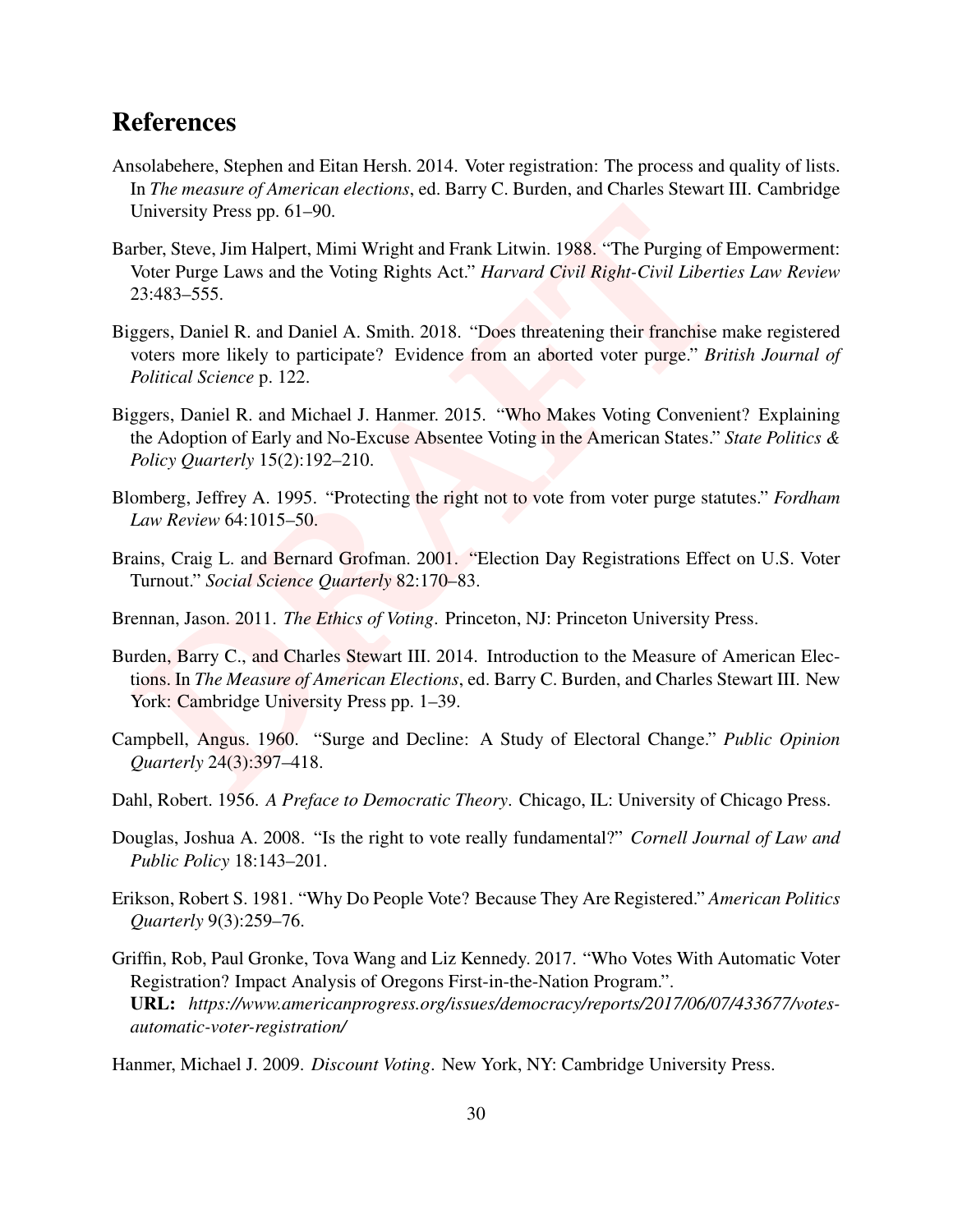- <span id="page-32-10"></span>Hicks, William D., Seth C. McKee and Daniel A. Smith. 2016. "A Bipartisan Election Reform? Explaining Support for Online Voter Registration in the American States." *American Politics Research* 44(6):1008–1036.
- <span id="page-32-9"></span>Highton, Benjamin and Raymond E. Wolfinger. 1998. "Estimating the effects of the National Voter Registration Act of 1993." *Political Behavior* 20(2):79–104.
- <span id="page-32-3"></span>Hill, Lisa. 2006. "Low Voter Turnout in the United States: Is Compulsory Voting a Viable Solution?" *Journal of Theoretical Politics* 18:207–32.
- <span id="page-32-4"></span>Jackman, Robert. 1987. "Political institutions and voter turnout in industrial democracies." *American Political Science Review* 81:40524.
- <span id="page-32-2"></span>Keyssar, Alexander. 2009. *The Right to Vote: The Contested History of Democracy in the United States*. New York, NY: Basic Books.
- <span id="page-32-7"></span>Lardy, Heather. 2004. "Is there a Right not to Vote?" *Journal of Legal Studies* 24:303–21.
- <span id="page-32-0"></span>Leighley, Jan E. and Jonathan Nagler. 2014. *Who Votes Now*. Princeton, NJ: Princeton University Press.
- <span id="page-32-14"></span><span id="page-32-8"></span>Lijphart, Arend. 2001. "Unequal participation: Democracys unresolved dilemma." *American Political Science Review* 95:963–74.
- ghton, Benjamin and Raymond E. Wolfinger. 1998. "Estimating the effects of the<br>Registration Act of 1993." *Political Behavior* 20(2):79–104.<br>
II, Lisa. 2006. "Low Voter Turnut in the United States: Is Compulsory Voting<br>
it Mann, Christopher B. and Lindsay Pryor. 2014. "2013 ERIC Voter Registration Outreach in Washington State." Report published by the Office of the Secretary of Washington State. URL: *https://www.sos.wa.gov/ assets/elections/2013-eric-voter-registration-in-washingtonstate-final-3-20-2014.pdf*
- <span id="page-32-11"></span>McDonald, Michael P. and Justin Levitt. 2008. "Seeing double voting: an extension of the birthday problem." *Election Law Journal* 7:111–122.
- <span id="page-32-6"></span>McDonald, Michael P. and Samuel Popkin. 1987. "Political institutions and voter turnout in industrial democracies." *American Political Science Review* 81:40524.
- <span id="page-32-1"></span>Parry, Janine, Jay Barth, Martha Kropf and E. Terrence Jones. 2008. "Mobilizing the Seldom Voter: Campaign Contact and Effects in High-Profile Elections." *Political Behavior* 30(1):97–113.
- <span id="page-32-12"></span>Pettigrew, Stephen and Charles Stewart III. 2016. "A Population Model of Voter Registration and Deadwood." Paper presented at the Annual Meeting of the Midwest Political Science Association, April 7, 2016.
- <span id="page-32-5"></span>Powell, G.Bingham. 1986. "American Voter Turnout in Comparative Perspective." American Po*litical Science Review* 80:17–43.
- <span id="page-32-13"></span>Rhine, Staci. 1996. "An Analysis of the Impact of Registration Factors on Turnout in 1992." *Political Behavior* 18:171–85.